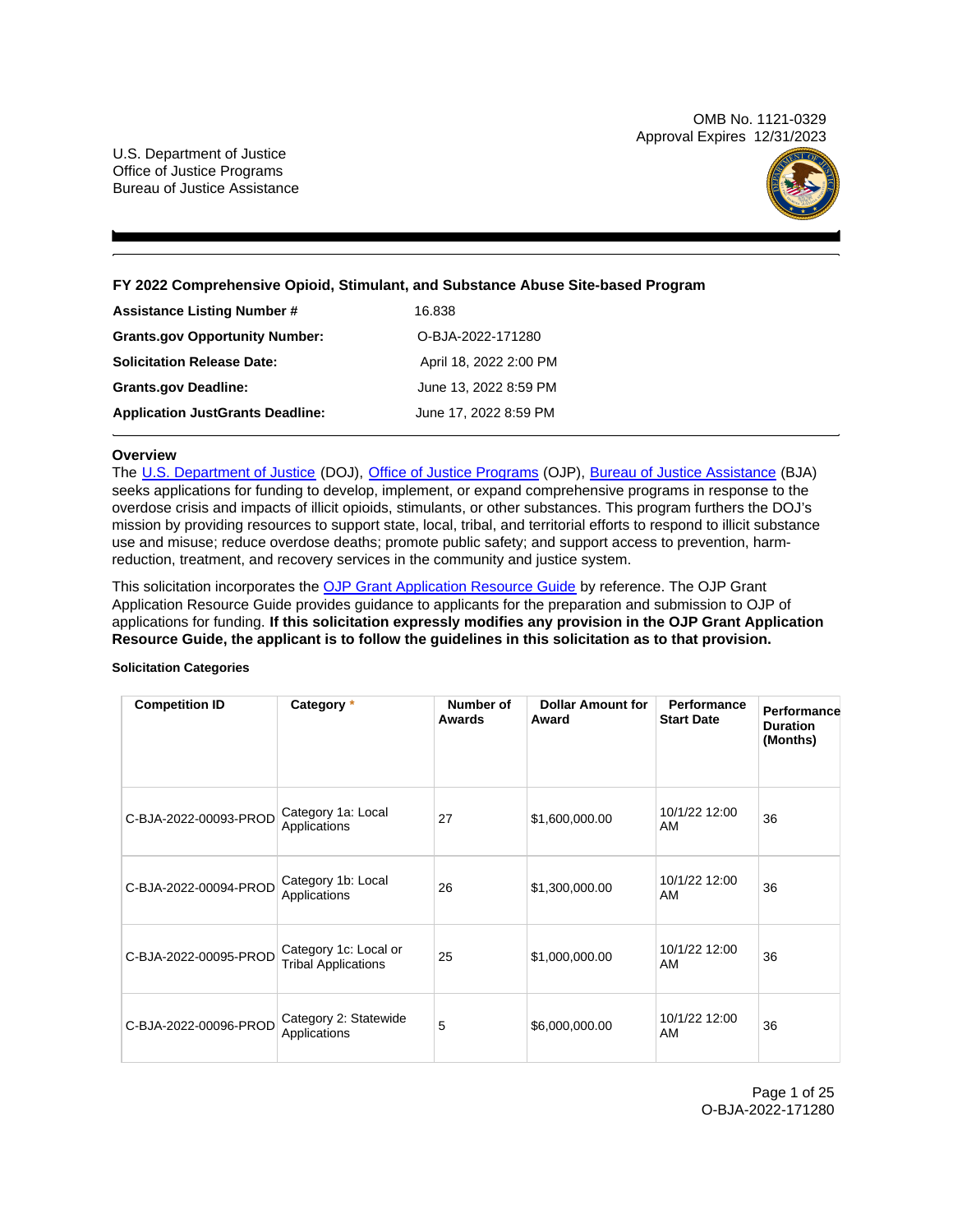# **Eligible Applicants: Other**

# **Other**

# **Category 1: Local or Tribal Applications**

- City or township governments
- County governments
- City, township, or county governments in rural areas (as defined below)
- Native American tribal governments (federally recognized)

Jurisdictions without a county or local government-based substance use service system may designate the state administering agency (SAA) to serve as the primary applicant in Category 1. Applicants should ensure they apply under the appropriate subcategory below, based on the population of the proposed project area:

**Subcategory 1a** — An urban area or large county with a population greater than 500,000.

**Subcategory 1b** — A suburban area or medium-size county with a population between 100,000 and 500,000.

**Subcategory 1c** — A rural area or small county or tribal area with a population of fewer than 100,000 or a federally recognized American Indian tribe. A rural area is defined as:

(a) Any area or community no part of which is within an area designated as a standard metropolitan statistical area by the Office of Management and Budget.

(b) Any area or community that is (i) within an area designated as a metropolitan statistical area or considered as part of a metropolitan statistical area and (ii) located in a rural census tract.

(c) Any federally recognized American Indian tribe.

# **Category 2: State Applications**

• State governments

Applicants are limited to the SAA responsible for directing criminal justice planning, the state alcohol and substance abuse agency, or other state agency appropriate for the scope of the project. Category 2 state applicants apply for funding on behalf of localities, tribal entities, or regions within the state and assist with the implementation of projects at multiple sites within the state.

For purposes of this solicitation, "state" means any state of the United States, the District of Columbia, the Commonwealth of Puerto Rico, the Virgin Islands, Guam, American Samoa, and the Commonwealth of the Northern Mariana Islands.

To advance Executive Order 13929 Safe Policing for Safe Communities, the Attorney General determined that all state, local, and university or college law enforcement agencies must be certified by an approved independent credentialing body or have started the certification process to be eligible for FY 2022 DOJ discretionary grant funding. To become certified, the law enforcement agency must meet two mandatory conditions: (1) the agency's use-of-force policies adhere to all applicable federal, state, and local laws and (2) the agency's use-of-force policies prohibit chokeholds except in situations where use of deadly force is allowed by law. The certification requirement also applies to law enforcement agencies receiving DOJ discretionary grant funding through a subaward. For detailed information on this certification requirement, please visit

[https://cops.usdoj.gov/SafePolicingEO](https://cops.usdoj.gov/SafePolicingEO%20) to access the Standards for Certification on Safe Policing for Safe Communities, the Implementation Fact Sheet, and the List of Designated Independent Credentialing Bodies.

All recipients and subrecipients (including any for-profit organization) must forgo any profit or management fee.

BJA will consider applications under which two or more entities would carry out the federal award; however, only

Page 2 of 25 O-BJA-2022-171280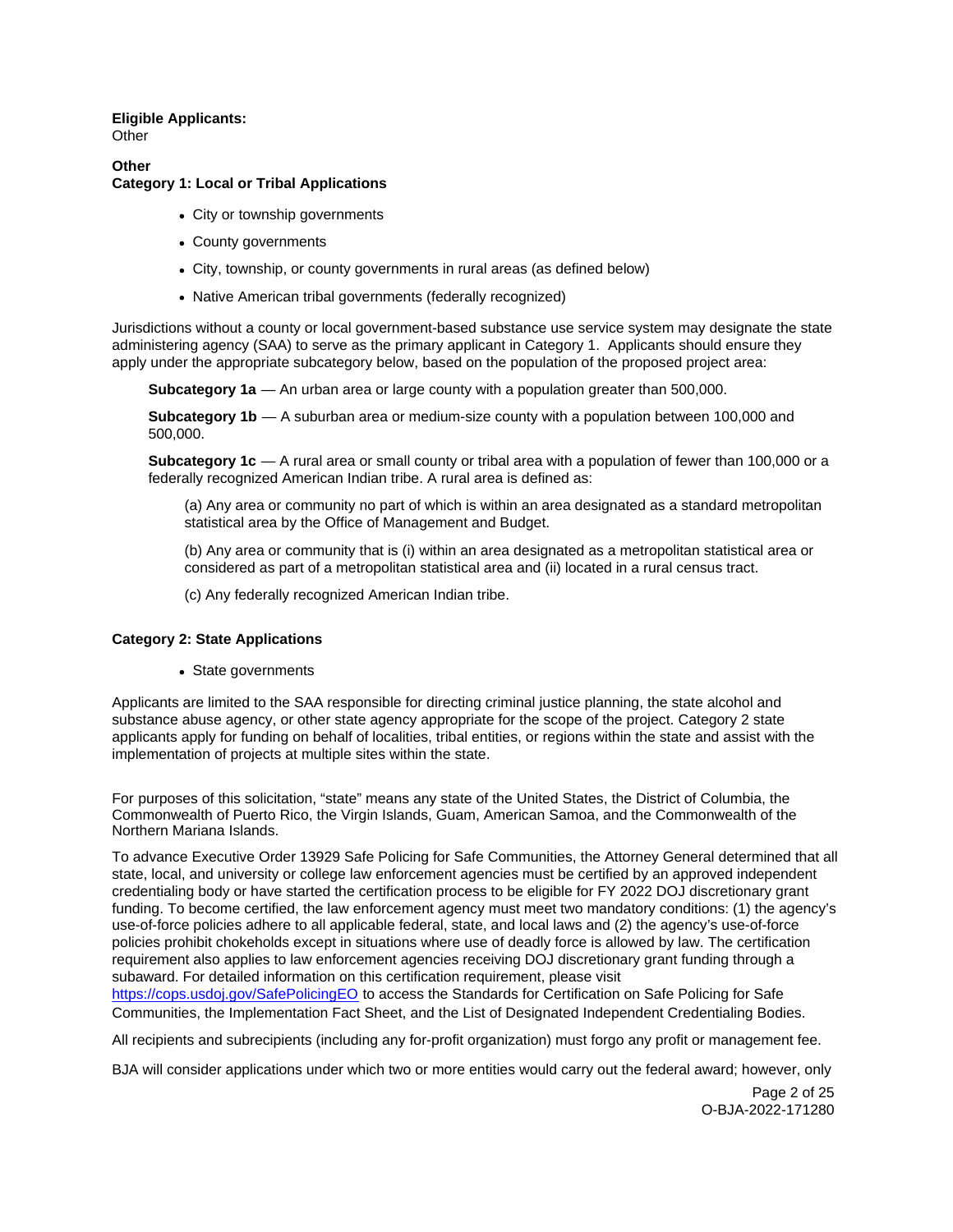<span id="page-2-0"></span>one entity may be the applicant. Any others must be proposed as subrecipients (subgrantees). For additional information on subawards, see the [OJP Grant Application Resource Guide.](https://www.ojp.gov/funding/Apply/Resources/Grant-App-Resource-Guide.htm)

BJA may elect to fund applications submitted under this FY 2022 solicitation in future fiscal years, dependent on, among other considerations, the merit of the applications and on the availability of appropriations.

# **Contact Information**

For technical assistance with submitting the Application for Federal Assistance standard form (SF)-424 and a Disclosure of Lobbying Activities form (SF-LLL) in [Grants.gov](https://Grants.gov), contact the [Grants.gov](https://Grants.gov) Customer Support Hotline at 800-518-4726, 606-545-5035, [Grants.gov Customer Support,](https://www.grants.gov/web/grants/support.html) or [support@grants.gov.](mailto:support@grants.gov) The [Grants.gov](https://Grants.gov) Support Hotline operates 24 hours a day, 7 days a week, except on federal holidays.

For technical assistance with submitting the **full application** in DOJ's Justice Grants System (JustGrants), contact the JustGrants Service Desk at 833-872-5175 or [JustGrants.Support@usdoj.gov.](mailto:JustGrants.Support@usdoj.gov) The JustGrants Service Desk operates 5 a.m. to 9 p.m. eastern time Monday-Friday and 9 a.m. to 5 p.m. Saturday, Sunday, and federal holidays.

For assistance with any other requirements of this solicitation, contact the OJP Response Center by telephone at 800-851-3420 or TTY: 301-240-6310 (hearing impaired only), or by email at [grants@ncjrs.gov.](mailto:grants@ncjrs.gov) The OJP Response Center hours of operation are 10:00 a.m. to 6:00 p.m., eastern time Monday–Friday, and 10:00 a.m. to 8:00 p.m. on the solicitation closing date.

# **Submission Information**

Applications will be submitted to DOJ in two steps:

**Step 1:** The applicant must submit by the [Grants.gov](https://Grants.gov) deadline the required Application for Federal Assistance standard form (SF)-424 and a Disclosure of Lobbying Activities (SF-LLL) form when they register in [Grants.gov](https://Grants.gov) at [https://www.grants.gov/web/grants/register.html.](https://www.grants.gov/web/grants/register.html) To register in [Grants.gov](https://Grants.gov), the applicant will need to ensure that its System for Award Management (SAM) registration is current.

**Step 2:** The applicant must then submit the **full application,** including attachments, in JustGrants at [JustGrants.usdoj.gov.](https://justicegrants.usdoj.gov/) To be considered timely, the full application must be submitted in JustGrants by the JustGrants application deadline. OJP encourages applicants to review the "How to Apply" section in the [OJP](https://www.ojp.gov/funding/apply/ojp-grant-application-resource-guide#apply)  [Grant Application Resource Guide](https://www.ojp.gov/funding/apply/ojp-grant-application-resource-guide#apply) and the [JustGrants website](https://justicegrants.usdoj.gov/news) for more information, resources, and training.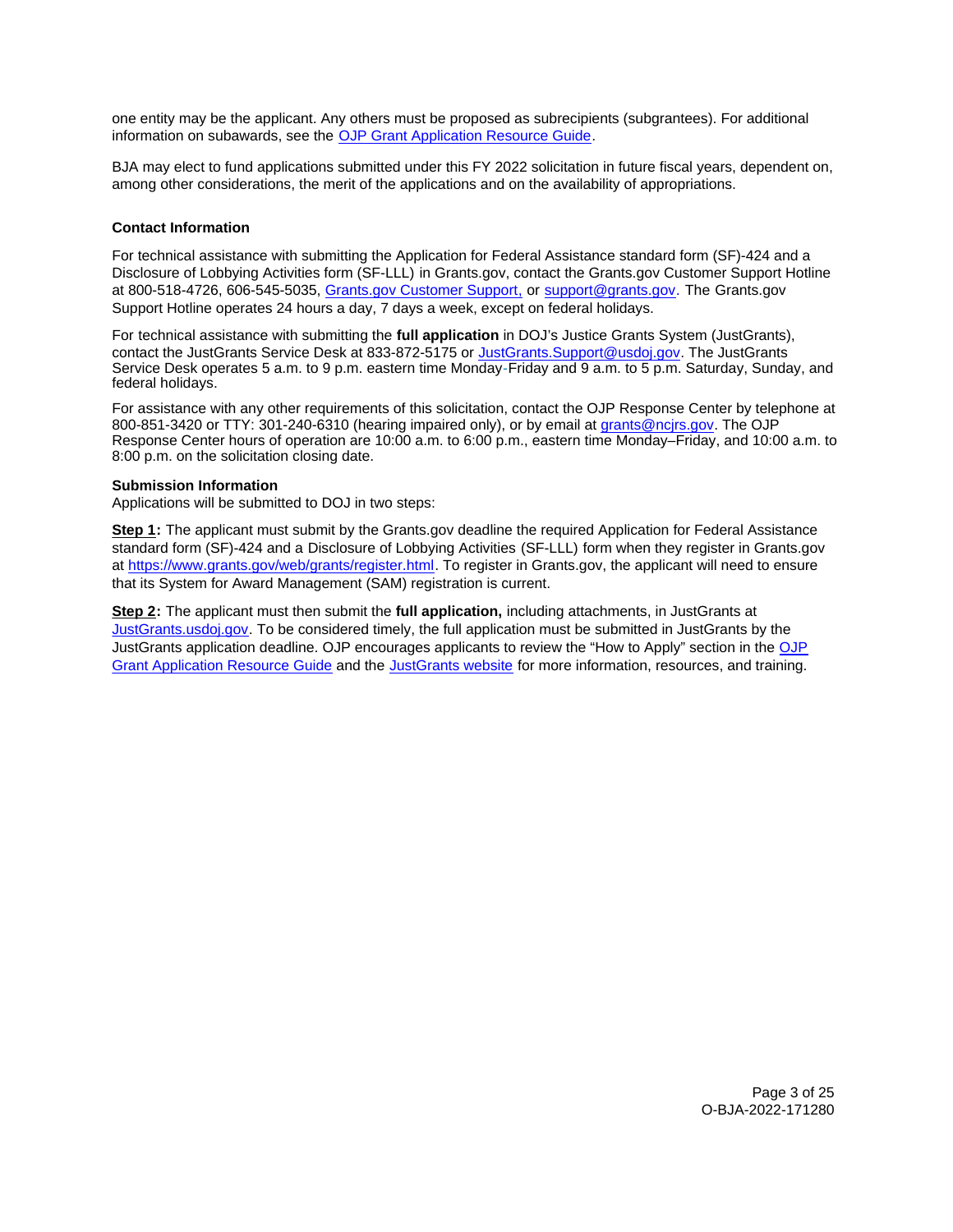# **Contents**

| Contact Information                                                                     | 3  |
|-----------------------------------------------------------------------------------------|----|
| <b>Program Description</b>                                                              | 6  |
| Overview                                                                                | 6  |
| <b>Statutory Authority</b>                                                              | 6  |
| Specific Information                                                                    | 6  |
| Goals, Objectives, Deliverables, and Timeline                                           | 6  |
| Evidence-Based Programs or Practices                                                    | 9  |
| Information Regarding Potential Evaluation of Programs and Activities                   | 9  |
| <b>OJP Priority Areas</b>                                                               | 9  |
| <b>Federal Award Information</b>                                                        | 10 |
| Awards, Amounts and Durations                                                           | 10 |
| <b>Continuation Funding Intent</b>                                                      | 11 |
| Availability of Funds                                                                   | 11 |
| <b>Types of Awards</b>                                                                  | 11 |
| Financial Management and System of Internal Controls                                    | 11 |
| <b>Budget Information</b>                                                               | 11 |
| Cost Sharing or Matching Requirement                                                    | 12 |
| Pre-agreement Costs (also known as Pre-award Costs)                                     | 13 |
| Limitation on Use of Award Funds for Employee Compensation: Waiver                      | 13 |
| Prior Approval, Planning, and Reporting of Conference/Meeting/Training Costs            | 13 |
| Costs Associated with Language Assistance (if applicable)                               | 13 |
| <b>Eligibility Information</b>                                                          | 13 |
| Application and Submission Information                                                  | 13 |
| Information to Complete the Application for Federal Assistance (SF-424)                 | 13 |
| Standard Applicant Information (JustGrants 424 and General Agency Information)          | 13 |
| Proposal Abstract                                                                       | 14 |
| <b>Proposal Narrative</b>                                                               | 15 |
| Goals, Objectives, Deliverables, and Timeline                                           | 18 |
| <b>Budget and Associated Documentation</b>                                              | 18 |
| Budget Worksheet and Budget Narrative (Web-based Form)                                  | 18 |
| Indirect Cost Rate Agreement (if applicable)                                            | 18 |
| Financial Management Questionnaire (including applicant disclosure of high-risk status) | 18 |
| Disclosure of Process Related to Executive Compensation                                 | 18 |
| <b>Additional Application Components</b>                                                | 19 |
| <b>Timeline Form</b>                                                                    | 19 |
| Research and Evaluation Independence and Integrity Statement                            | 19 |
| Letters of Support and/or Memoranda of Understanding/Interagency Agreement              | 19 |
| Disclosures and Assurances                                                              | 19 |
| Disclosure of Lobbying Activities                                                       | 19 |
| <b>DOJ Certified Standard Assurances</b>                                                | 19 |
| DOJ Certifications Regarding Lobbying; Debarment, Suspension and Other Responsibility   |    |
| Matters; and Drug-Free Workplace Requirements                                           | 19 |
| Applicant Disclosure of Pending Applications                                            | 19 |
| Applicant Disclosure and Justification - DOJ High Risk Grantees (if applicable)         | 19 |
| How to Apply                                                                            | 20 |
| Submission Dates and Time                                                               | 20 |
| Application Review Information                                                          | 21 |
|                                                                                         |    |

Page 4 of 25 O-BJA-2022-171280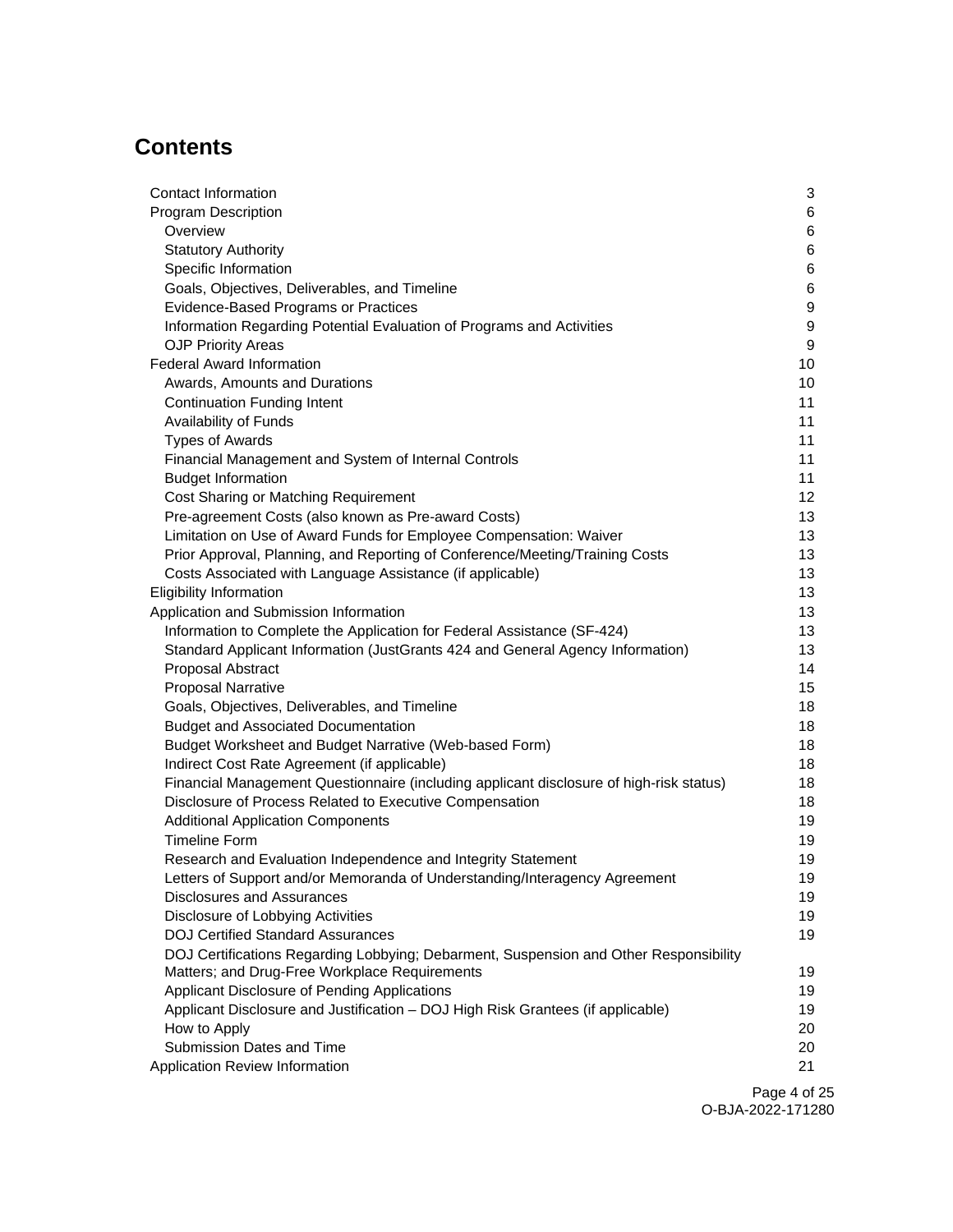| 21 |
|----|
| 21 |
| 22 |
| 22 |
| 22 |
| 22 |
| 22 |
| 22 |
| 22 |
| 22 |
| 23 |
| 23 |
|    |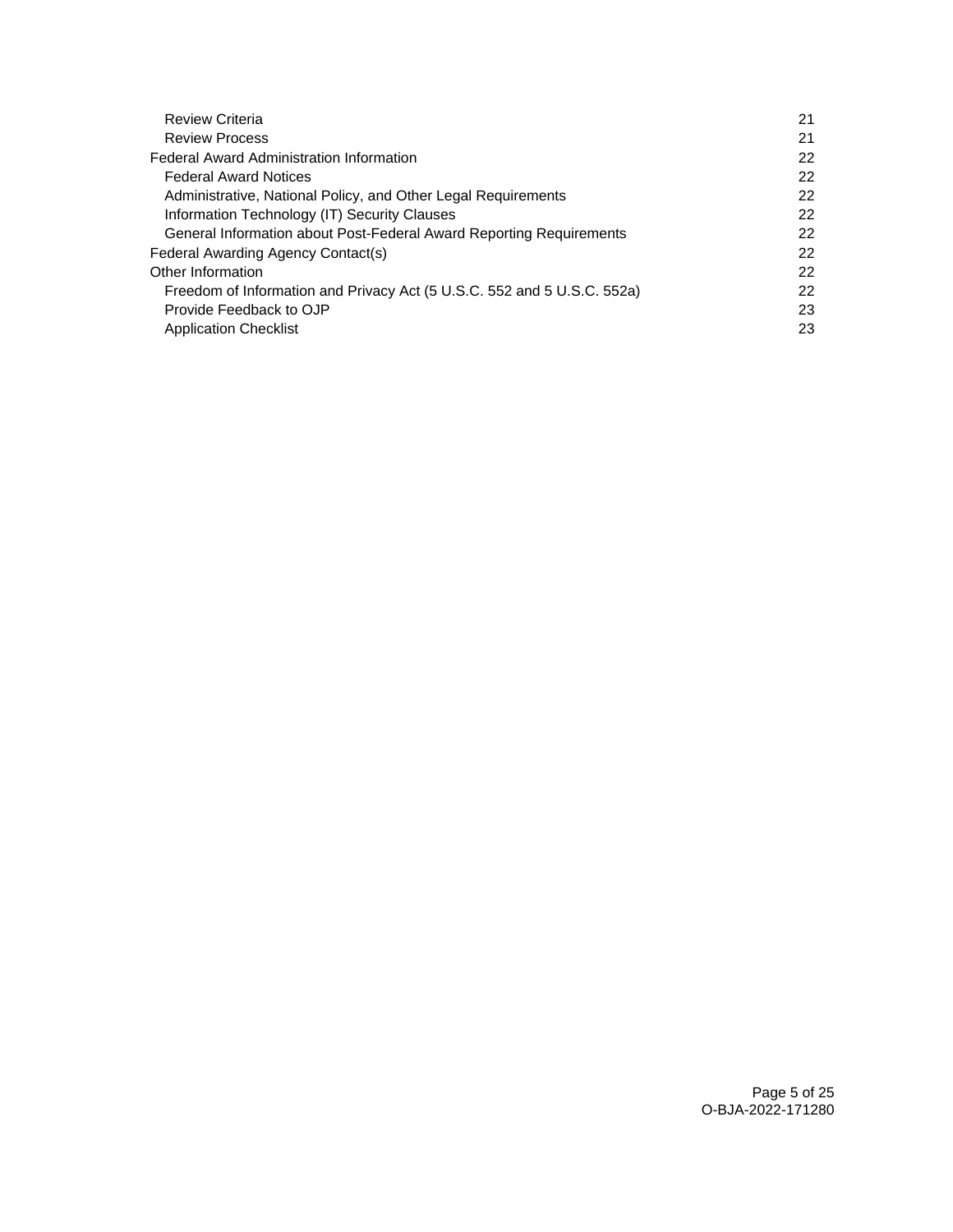# <span id="page-5-0"></span>**Program Description**

#### **Overview**

OJP is committed to advancing work that promotes civil rights and racial equity, increases access to justice, supports crime victims and individuals impacted by the justice system, strengthens community safety and protects the public from crime and evolving threats, and builds trust between law enforcement and the community.

The Comprehensive Opioid, Stimulant, and Substance Abuse Program (COSSAP) supports states, units of local government, and tribal governments to plan, develop, and implement comprehensive efforts that identify, respond to, treat, and support those impacted by illicit opioids, stimulants, and other [drugs.by](https://drugs.by) illicit opioids, stimulants, and other drugs. COSSAP funding provides necessary resources that allow communities to respond to illicit substance use and misuse to reduce overdose deaths; promote public safety; and support access to prevention, harm-reduction, treatment, and recovery services in the community and justice system. The program also promotes cross-system planning and coordination to deliver a broad range of evidence-based, culturally relevant interventions.

#### **Statutory Authority**

34 U.S.C. 10701. Any awards under this solicitation would be made under statutory authority provided by the Department of Justice Appropriations Act, 2022 (Pub. L. No. 117-103).

#### **Specific Information**

Our nation's overdose crisis is a public safety and health emergency that threatens the well-being of individuals who misuse drugs, and impacts the safety of communities. Provisional data from the Centers for Disease Control and Prevention's National Center for Health Statistics indicate that there were an estimated 100,306 drug overdose deaths in the United States during the 12-month period ending in April 2021, an increase of 28.5 percent from the 78,056 deaths reported during the same period the year before.

In addition to the impacts of substance use on individuals and families, this crisis also impacts communities, first responders, the criminal justice system, child welfare and foster care, and behavioral health systems. COSSAP resources are designed to support efforts that respond to, treat, and support those impacted by this crisis, particularly those who have been historically underserved, marginalized, and adversely affected by persistent poverty and inequality. These efforts can include community-based programs, diversion from the criminal justice system through law enforcement and other first responder-based responses and court-based programs, as well as programming in jails and prisons to improve access to care.

Additionally, COSSAP funds support:

- Expanding access to evidence-based substance use disorder treatment, such as medicationassisted treatment (which is the use of medications, in combination with [counseling and behavioral](https://www.samhsa.gov/medication-assisted-treatment/medications-counseling-related-conditions#counseling-behavioral-therapies)  [therapies\)](https://www.samhsa.gov/medication-assisted-treatment/medications-counseling-related-conditions#counseling-behavioral-therapies).
- Advancing racial equity.
- Enhancing evidence-based harm reduction efforts.
- Supporting evidence-based prevention efforts to reduce youth substance use.
- Expanding the addiction workforce.
- Expanding access to recovery support services.

# **Goals, Objectives, Deliverables, and Timeline**

# **Goals**

COSSAP's goals are to reduce the impact of illicit opioids, stimulants, and other substances on individuals and communities, including a reduction in the number of overdose fatalities, as well as mitigate the impacts on crime

> Page 6 of 25 O-BJA-2022-171280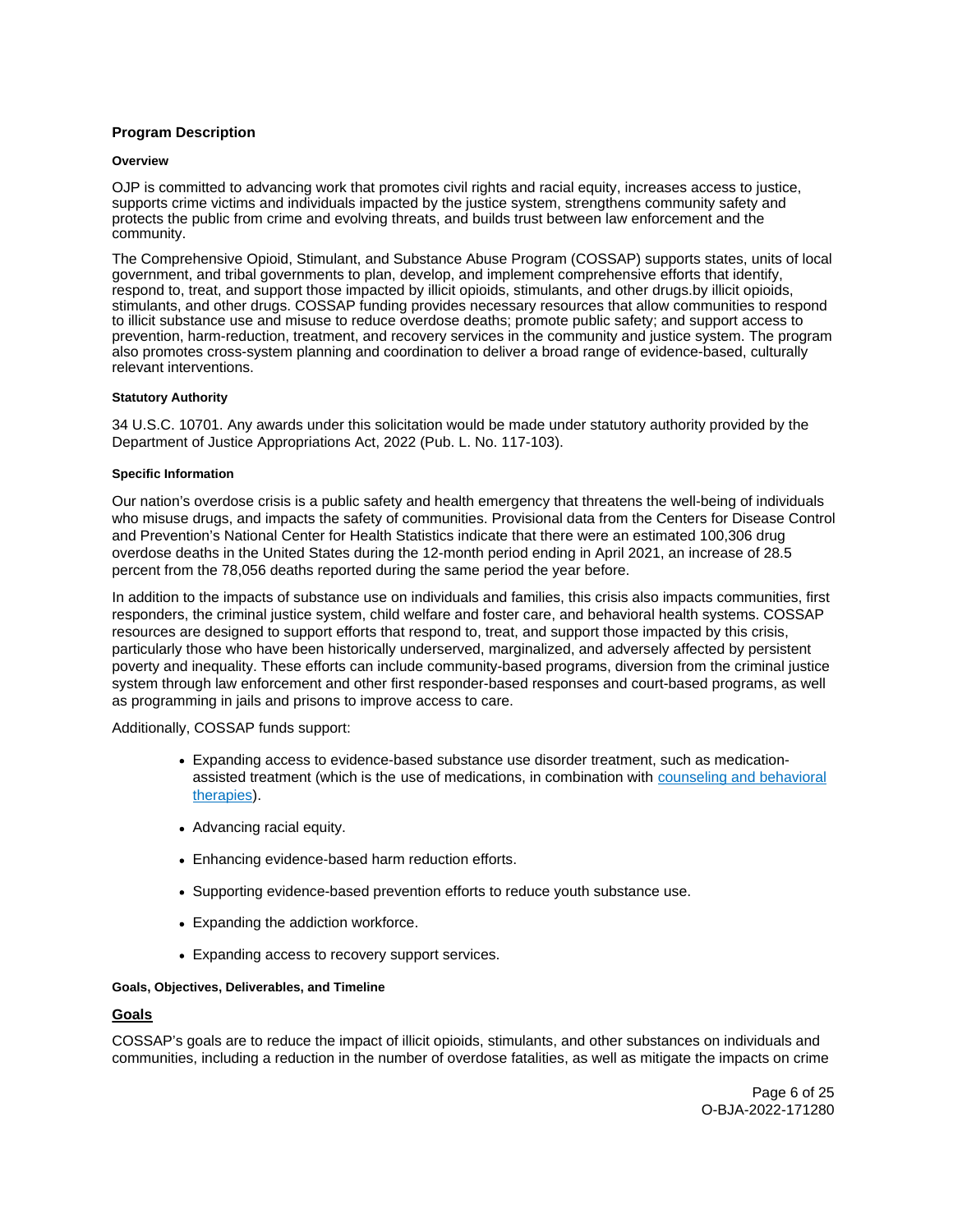victims by supporting comprehensive, collaborative initiatives.

Note that grantees are prohibited from using federal funds to support activities that violate the Controlled Substances Act.

# **Objectives**

# **Category 1: Local Applications**

The objectives of Category 1 are to encourage and support the development of comprehensive, locally driven responses to the illicit use of opioids, stimulants, and other substances that expand access to treatment and recovery support services across the criminal justice system; support law enforcement and other first responder diversion programs for persons with substance use disorders; promote education and prevention activities; and address the needs of children impacted by substance use.

# **Category 1 Allowable Uses/Activities**

Category 1 grant funds may be used to develop, implement, or expand a combination of the allowable use activities described below, or be concentrated on one so long as the proposed budget is appropriate and justified.

- Identifiable and accessible take-back programs for unused controlled substances found in the home and/or used by hospitals and long-term care facilities.
- Law enforcement and other first responder deflection and diversion programs. A variety of multidisciplinary overdose prevention, response, and diversion and referral models, led by law enforcement and other first responders, have emerged in communities throughout the nation.
- Comprehensive, real-time, regional information collection, analysis, and dissemination that promote the use of data for both real-time and comprehensive planning and response to overdoses and emerging drug trends. These types of activities may include the use of data dashboards, the Overdose Detection and Mapping Application Program (ODMAP), Overdose Fatality Review, and forensic epidemiologists and technologies.
- Naloxone for law enforcement and other first responders.
- Education and prevention programs to connect law enforcement agencies with K-12 students.
- Pre-booking or post-booking treatment alternative-to-incarceration programs, such as pretrial, prosecutor, and court diversion or intervention programs, that serve individuals at high risk for overdose or substance use disorder. Note: Funding is available under other BJA solicitations to implement or enhance an adult drug court and/or a veterans treatment court. As such, implementing or enhancing these court models is not an allowable funding activity under COSSAP.
- Court programming to prioritize and expedite treatment and recovery services for individuals at high risk for overdose, as well as services for children and youth impacted by their parents' or other family members' substance use.
- Evidence-based substance use disorder treatment related to opioids, stimulants, and other illicit drugs, such as medication-assisted treatment (MAT), as well as harm reduction activities for and recovery support service engagement with the pretrial and post-trial populations leaving local or regional jails or secure residential treatment facilities. This includes strong coordination between in-custody and community-based treatment and recovery support services that increases access to behavioral health care. Coordination should demonstrate a comprehensive approach to services delivering both place-based care and teleservices.
- Transitional or recovery housing and peer recovery support services. Note: No more than 30 percent of total grant funds may be used for transitional or recovery housing.

Embedding social workers, peers, and/or persons with lived experience at any intercept of the [Sequential](https://www.samhsa.gov/criminal-juvenile-justice/sim-overview)  [Intercept Model](https://www.samhsa.gov/criminal-juvenile-justice/sim-overview) to assist persons in the criminal justice system and their families navigate the justice

> Page 7 of 25 O-BJA-2022-171280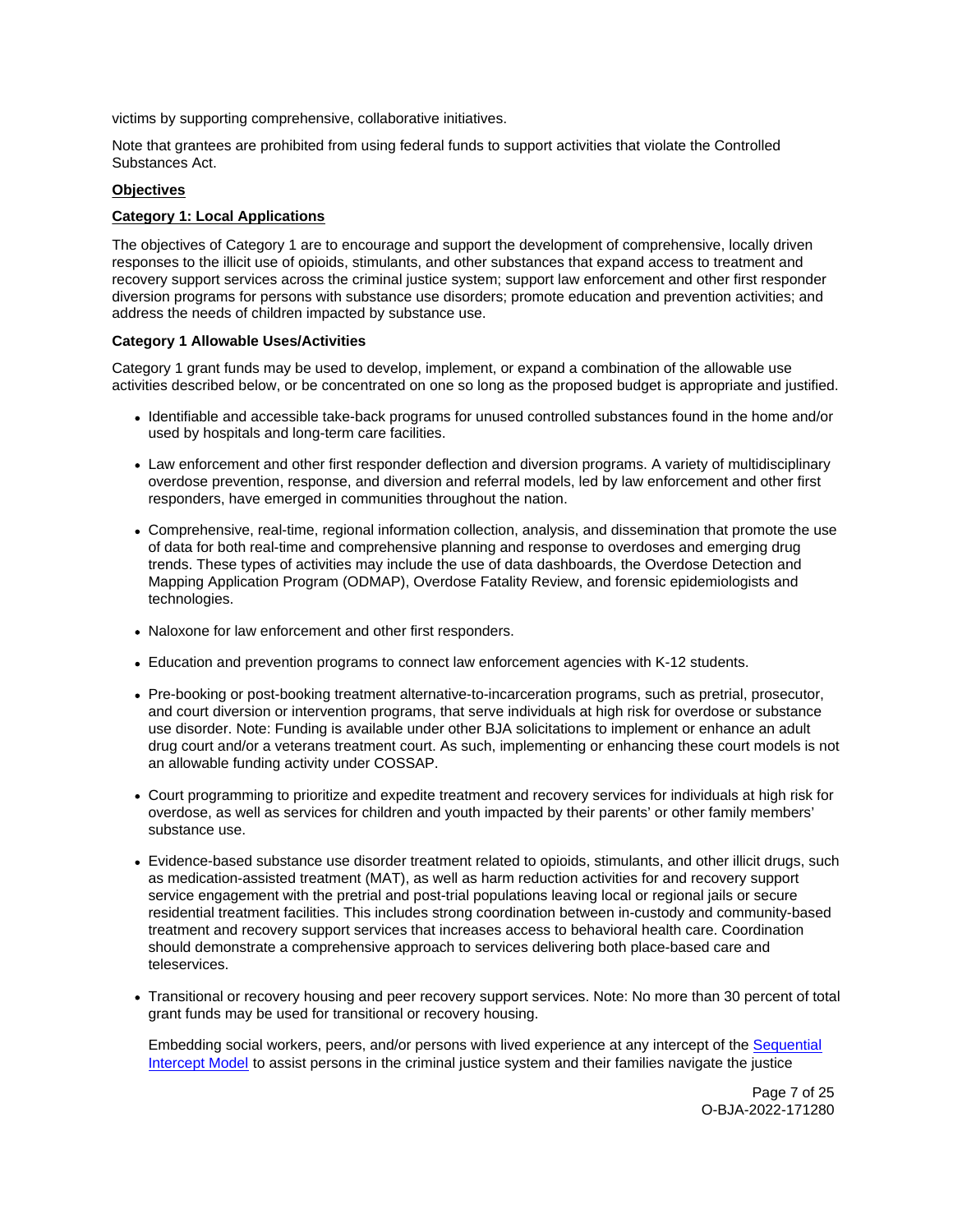system and increase their connection to treatment and recovery support services. Social workers, peers, and/or persons with lived experience may be embedded within law enforcement, pretrial and probation agencies, prosecutor-led programs, legal defense agencies, child welfare agencies, courts, and jails to support community reentry.

Field-initiated projects that bring together justice, behavioral health, and public health practitioners to implement new or promising practices, which may not yet have a research base in addressing the impact of opioids, stimulants, and other substances on communities as a whole and individuals at risk of or with justice system involvement. This includes the application of evidence-based strategies from other fields that have not yet been fully examined in the justice context. **Applications for field-initiated projects must include a research partner.** 

All proposed projects should include a multidisciplinary coordinating body that focuses on addressing the issues that arise due to the impacts of illicit opioids, stimulants, and other drugs. Such bodies could be criminal justice coordinating councils, prevention coalitions, or overdose fatality reviews that include representatives from public safety, public health, behavioral health, K-12 education, family services, local government, and nonprofit services agencies. These entities are not intended to be temporary in nature, such as a task force, but are instead intended to exist as a permanent standing body that will increase cooperation and collaboration to sustain efforts across all sectors.

Applicants should also strongly consider formally partnering with a researcher at the outset of the proposed project. These researcher-practitioner partnerships assist with ongoing problem analysis, identification of evidence-based responses, strategic planning of interventions, implementation assessment, and conducting an impact evaluation. Note: No more than 20 percent of total grant funds may be used for research and evaluation.

Additional program information, including examples of currently funded COSSAP projects, may be found at [www.cossapresources.org.](http://www.cossapresources.org)

# **Category 2: Applications from States on Behalf of County, Local, Municipal, or Tribal Communities**

The objective of Category 2 is to support states in their efforts to implement and enhance one or more of the allowable activities detailed under Category 1 in a **minimum of six** geographically diverse counties, localities, regions, or tribal jurisdictions.

The state may retain up to \$800,000 in total (not annually) for administrative purposes and to support the mandatory deliverables. In addition, up to an additional \$400,000 must be used to support an independent evaluation of the project's activities across the sites. The balance of funds must be subawarded to local communities, regions, or tribal entities.

# **Deliverables**

Deliverables for Category 2:

- Selected applicants **must** develop an action plan within the first 6 months of the grant award. The action plan must be developed with the identified researcher and must contain a description of the problem and the data that led to its identification, a logic model that identifies the solution(s) to be tested and the project's result(s), and the plan for an impact evaluation.
- Select and provide subawards to a minimum of six geographically diverse localities or regions (sites) within the state within 9 months of the grant award.
- Implement one or more of the allowable activities detailed under Category 1. Support a robust planning period for the sites, if needed, to support implementation efforts at each of the sites. Coordinate cross-site training and peer-to-peer learning.
- In collaboration with an independent researcher, conduct an evaluation of all grant-funded activities and provide a copy of the annual, interim, and final evaluation reports prior to the close of the grant period.

Applicants applying for funding under Categories 1 and 2 must:

Agree to work closely with a researcher selected by BJA who may conduct a site-specific or cross-site

Page 8 of 25 O-BJA-2022-171280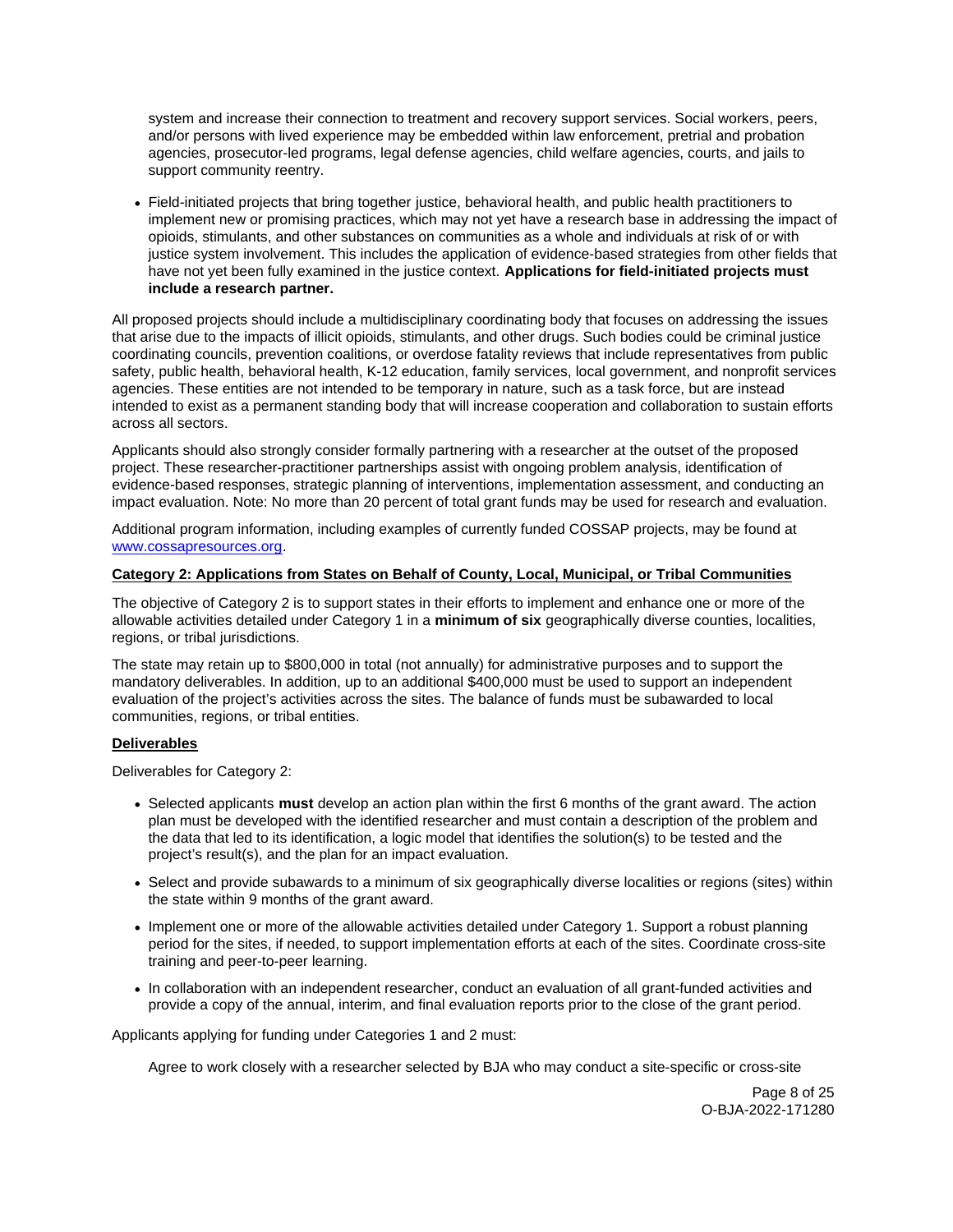<span id="page-8-0"></span>evaluation in future years.

Agree to maintain a working relationship with the BJA-supported COSSAP training and technical assistance (TTA) providers. BJA has a team of TTA providers to assist grantees in implementing the program and assist the field at large. BJA's overall TTA will include individualized, efficient, and consistent delivery of services in order to help grantees accomplish their goals by the end of the project period. BJA and the TTA partners will assess needs and develop training, targeted technical assistance, and tools for the field. This will include ongoing coaching and dialogue, as well as support for peer-to-peer dialogue and training, knowledge diffusion products, grantee learning communities, dissemination of best practices and lessons learned, and a listserv.

The Goals, Objectives, and Deliverables are directly related to the performance measures that show the completed work's results as discussed in the "Application and Submission Information" section.

#### **Evidence-Based Programs or Practices**

OJP strongly encourages the use of data and evidence in policymaking and program development for criminal justice, juvenile justice, and crime victim services. For additional information and resources on evidence-based programs or practices, see the [OJP Grant Application Resource Guide.](https://www.ojp.gov/funding/apply/ojp-grant-application-resource-guide#evidence-based)

#### **Information Regarding Potential Evaluation of Programs and Activities**

OJP may conduct or support an evaluation of the programs and activities funded under this solicitation. For additional information, see the [OJP Grant Application Resource Guide](https://www.ojp.gov/funding/apply/ojp-grant-application-resource-guide#potential-evaluation) section entitled "Information Regarding Potential Evaluation of Programs and Activities."

#### **OJP Priority Areas**

The Department of Justice is committed to advancing work that promotes civil rights and racial equity, increases access to justice, supports crime victims and individuals impacted by the justice system, strengthens community safety and protects the public from crime and evolving threats, and builds trust between law enforcement and the community.

#### 1. Priority Considerations Supporting Executive Order 13985, Advancing Racial Equity and Support for Underserved Communities Through the Federal Government

Consistent with this Executive Order, the term "underserved community" refers to a population sharing a particular characteristic, as well as a geographic community, that has been systematically denied a full opportunity to participate in aspects of economic, social, and civic life or whose members have been historically underserved, marginalized, and adversely affected by inequality. Such communities include, among others, Black people, Hispanics and Latino/a/e people, Native American and other Indigenous peoples of North America (including Alaska Natives, Eskimos, and Aleuts), Asian Americans, Native Hawaiians, and Pacific Islanders.

In support of Executive Order 13985, OJP will:

A. Give priority consideration to applications that include project(s) that will promote racial equity and the removal of barriers to access and opportunity for communities that have been historically underserved, marginalized, and adversely affected by inequality, when making award decisions.

To receive this consideration, the applicant must describe how the proposed project(s) will address potential inequities and barriers to equal opportunity, and/or contribute to greater access to services for underserved and historically marginalized populations.

B. Give priority consideration to applicants that can demonstrate that their capabilities and competencies for implementing their proposed project(s) are enhanced because the applicant (or at least one proposed subrecipient that will receive at least 30 percent of the requested award funding, as demonstrated in the budget worksheet and budget narrative) identifies as a culturally specific organization. To receive this additional priority consideration, applicants must describe how being a culturally specific organization (or funding the culturally specific subrecipient organization(s)) will enhance their ability to implement the proposed project(s) and should also specify which culturally specific populations are intended or expected to be served or to have their needs addressed under the proposed project(s).

Culturally specific organizations are defined for purposes of this solicitation as private nonprofit or tribal organizations whose primary purpose as a whole is to provide culturally specific services to, among others,

> Page 9 of 25 O-BJA-2022-171280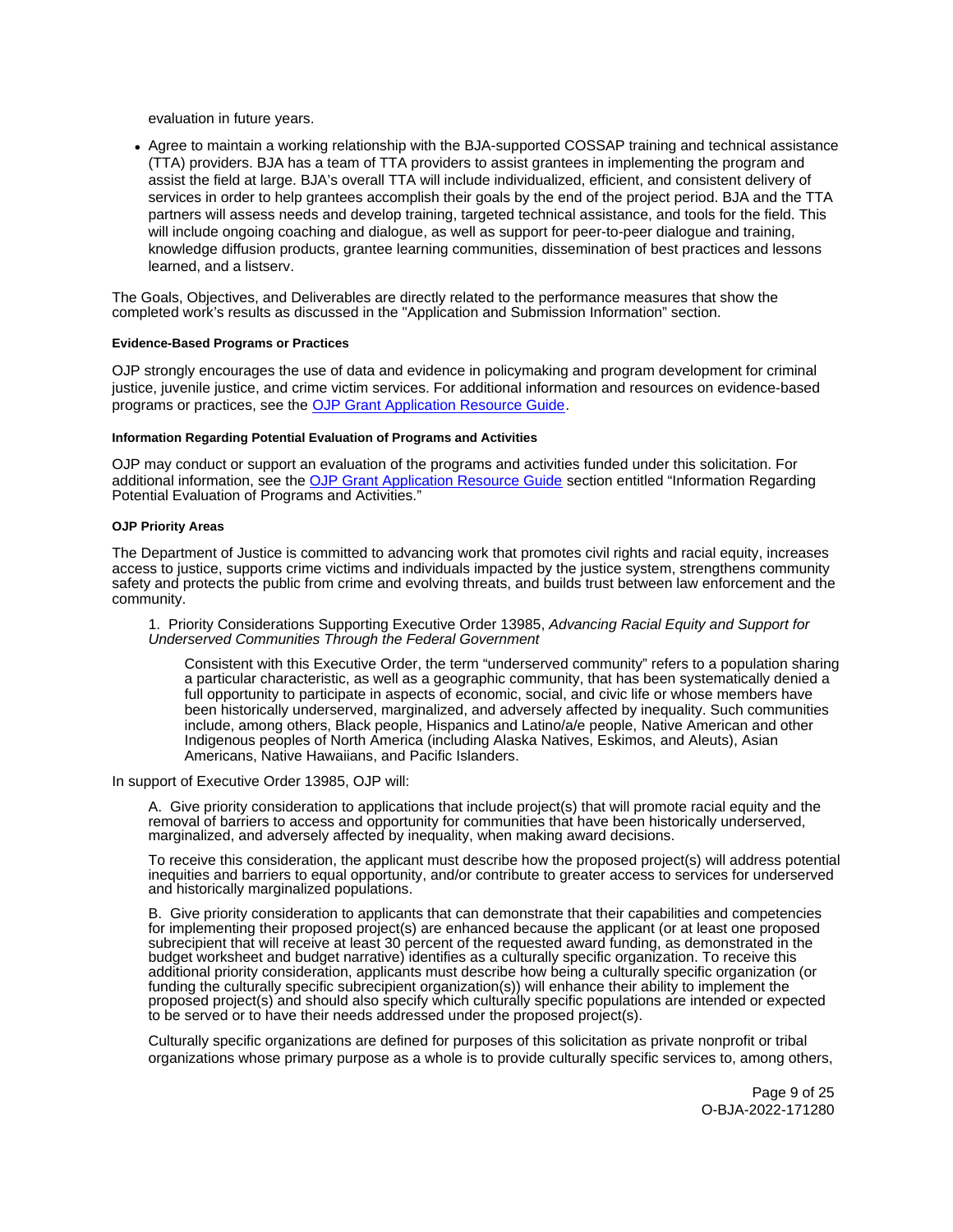<span id="page-9-0"></span>Black people, Hispanics and Latino/a/e people, Native American and other Indigenous peoples of North America (including Alaska Natives, Eskimos, and Aleuts), Asian Americans, Native Hawaiians, and/or Pacific Islanders.

# Additional Program Priority Considerations:

In FY 2022, and in addition to executing any statutory prioritization that may be applicable, OJP will also give priority consideration to: Applications in Category 1 that include a research partner. Research partnerships in Category 2 are required.

To receive priority consideration under the research partner priority, Category 1 applicants must include information on the qualifications, requirements, role, and responsibility of the research partner, and commitment by the applicant to share relevant data. For assistance on research partnerships, applicants may wish to access the Center for Research Partnerships and Program Evaluation at [https:bja.ojp.gov/program/crppe/overview.](https://bja.ojp.gov/program/crppe/overview)

Note: Addressing these priority areas is one of many factors that OJP considers in making funding decisions. Receiving priority consideration for one or more priority areas is not a guarantee of an award.

# **Federal Award Information**

# **Solicitation Categories**

| <b>Competition ID</b> | Category *                                          | Number of<br>Awards | <b>Dollar Amount for</b><br>Award | <b>Performance</b><br><b>Start Date</b> | Performance<br><b>Duration</b><br>(Months) |
|-----------------------|-----------------------------------------------------|---------------------|-----------------------------------|-----------------------------------------|--------------------------------------------|
| C-BJA-2022-00093-PROD | Category 1a: Local<br>Applications                  | 27                  | \$1,600,000.00                    | 10/1/22 12:00<br>AM                     | 36                                         |
| C-BJA-2022-00094-PROD | Category 1b: Local<br>Applications                  | 26                  | \$1,300,000.00                    | 10/1/22 12:00<br>AM                     | 36                                         |
| C-BJA-2022-00095-PROD | Category 1c: Local or<br><b>Tribal Applications</b> | 25                  | \$1,000,000.00                    | 10/1/22 12:00<br>AM                     | 36                                         |
| C-BJA-2022-00096-PROD | Category 2: Statewide<br>Applications               | 5                   | \$6,000,000.00                    | 10/1/22 12:00<br>AM                     | 36                                         |

#### **Awards, Amounts and Durations**

# 10/1/22 12:00 AM 36

**Period of Performance Start Date Period of Performance Duration (Months)** 

**Anticipated Total Amount to be Awarded Under Solicitation**  \$132,000,000.00

# **Additional Information**

Maximum dollar amount for each award: Category 1a: \$1,600,000; Category 1b: \$1,300,000; Category 1c: \$1,000,000; Category 2: \$6,000,000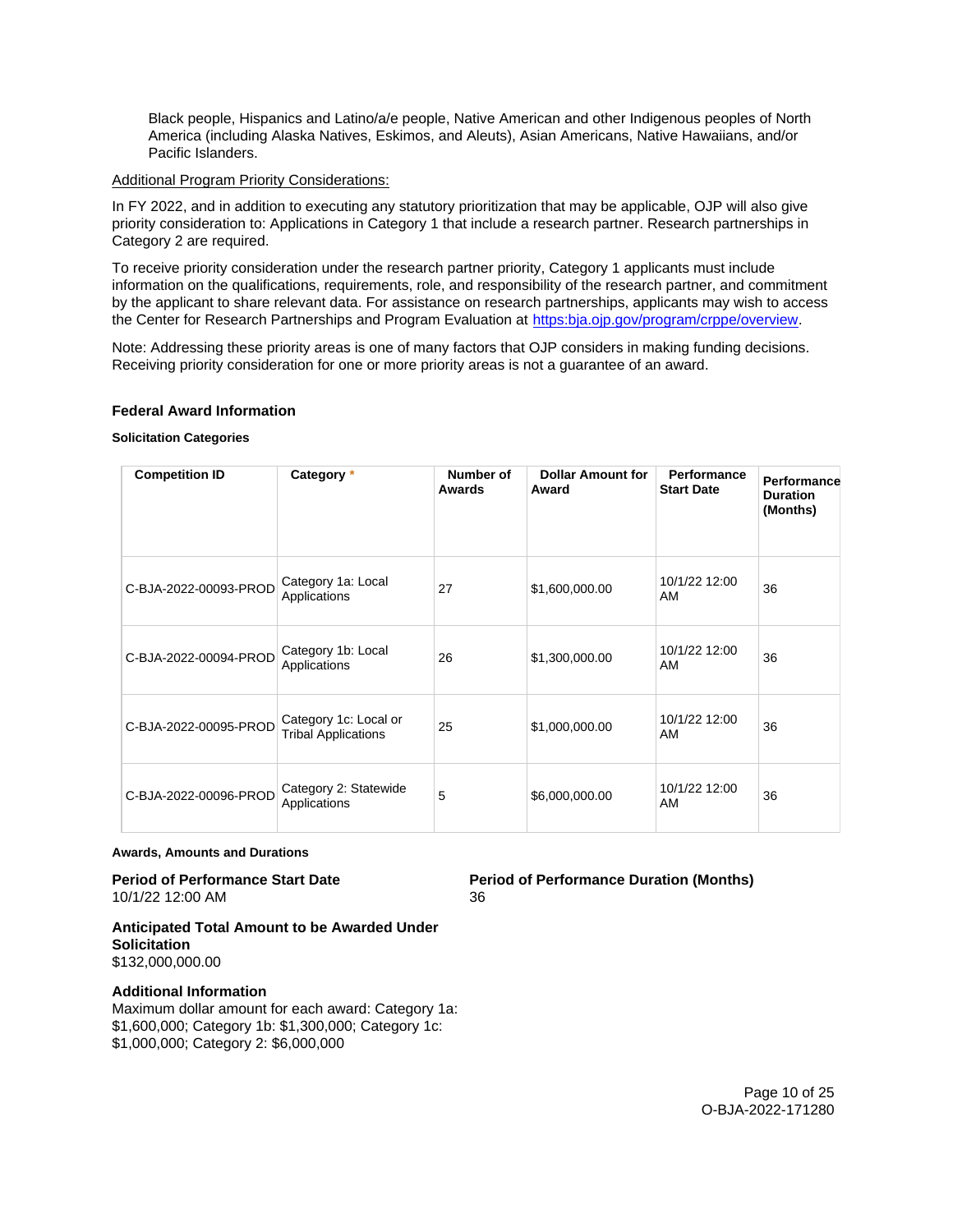#### <span id="page-10-0"></span>**Continuation Funding Intent**

BJA may, in certain cases, provide additional funding in future years to awards made under this solicitation through continuation awards. OJP will consider, among other factors, OJP's strategic priorities, a recipient's overall management of the award, and the award-funded work's progress, when making continuation award decisions.

#### **Availability of Funds**

This solicitation, and awards (if any are made) under this solicitation, are subject to the availability of appropriated funds and to any modifications or additional requirements that may be imposed by the agency or by law. In addition, nothing in this solicitation is intended to, and does not, create any right or benefit, substantive or procedural, enforceable at law or in equity by any party against the United States; its departments, agencies, or entities; its officers, employees, or agents; or any other person.

#### **Types of Awards**

BJA expects to make awards under this solicitation as grants. See the "Administrative, National Policy, and Other Legal Requirements" section of the [OJP Grant Application Resource Guide](https://ojp.gov/funding/Apply/Resources/Grant-App-Resource-Guide.htm) for a brief discussion of important statutes, regulations, and award conditions that apply to many (or in some cases, all) OJP grants (and cooperative agreements).

#### **Financial Management and System of Internal Controls**

Award recipients and subrecipients (including recipients or subrecipients that are pass-through entities) must, as described in the Part 200 Uniform Requirements as set out at 2 C.F.R. 200.303, comply with standards for financial and program management. See the [OJP Grant Application Resource Guide](https://www.ojp.gov/funding/apply/ojp-grant-application-resource-guide#fm-internal-controls) for additional information.

#### **Budget Information**

The budget must explicitly describe how the proposed budget items directly apply to the program's design and will assist the applicant in meeting the program's objectives.

If an applicant proposes to fund recovery or transitional housing, no more than 30 percent of the total budget may be used for this purpose. For guidance on recovery housing, please see the [U.S. Department of Housing and](https://files.hudexchange.info/resources/documents/Recovery-Housing-Policy-Brief.pdf)  [Urban Development's Policy Brief.](https://files.hudexchange.info/resources/documents/Recovery-Housing-Policy-Brief.pdf) Per the Substance Abuse and Mental Health Services Administration, transitional housing typically involves a temporary residence for up to 24 months with wraparound services to help people stabilize their lives.

Transportation services may be included in the budget. These services may be provided to individuals who are engaged with the courts and have community corrections appointments, treatment- and/or recovery supportrelated appointments and activities, and require other necessary services to support their treatment and recovery, and who have no other means of obtaining transportation. Forms of transportation services may include public transportation, ride services, or a licensed and insured driver who is affiliated with an eligible program provider. If such costs are included, the applicant should be able to certify that they are nonredeemable, nontransferable, and that their use by participants is auditable. The applicant must have written policies for determining eligibility, tracking distribution, and ensuring that passes are only used for transportation related to the program's activities.

BJA anticipates one national meeting will occur annually for which applicants must budget for travel expenses (airfare, hotel, per diem, and group transportation). Additionally, all applicants should budget for a minimum of two staff to attend two face-to-face meetings during the award period. Each meeting should be budgeted for 3 days each in Washington, D.C. The purpose of this travel may vary according to the funding category and specific project objectives; however, BJA wants to ensure that all grantees have the opportunity to present their work and collaborate with their peers and other national and federal stakeholder groups. Category 2 applicants must require that all subrecipient sites budget to have a minimum of two staff members attend the annual national meetings as well.

Submit a budget that is complete, cost effective, and allowable (e.g., reasonable, allocable, and necessary for project activities) and includes the required meetings budgeted for each year. The budget narrative should generally demonstrate how the applicant will maximize cost effectiveness of grant expenditures. The budget narrative should demonstrate cost effectiveness in relation to potential alternatives and the objectives of the

> Page 11 of 25 O-BJA-2022-171280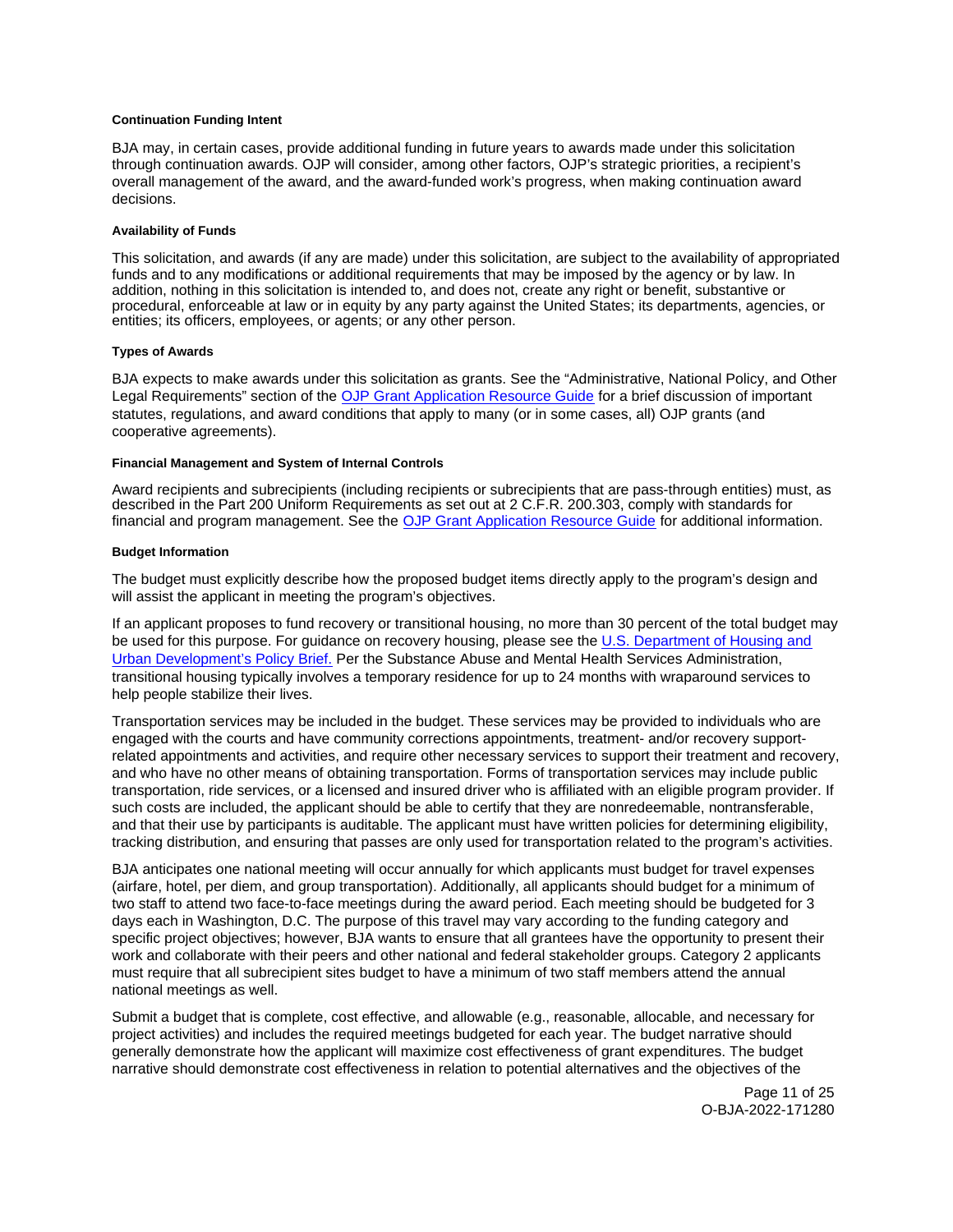# <span id="page-11-0"></span>project.

Include an appropriate percent of the total grant award for performance measurement. (See "Plan for Collecting the Data.") There is no minimum or maximum requirement regarding what constitutes an appropriate percent; however, the budget should be adequate to fund the activities outlined in the application. The budget narrative should explain how the amount dedicated to these activities is adequate to support the proposed activities. Additional funds may be used for proposed or required research and evaluation activities as detailed below.

# Category 1: Local Applicant

Applicants should heed the budget restrictions associated with their subcategory, based on the project site's population size. Additionally, no more than 20 percent of the total budget may be used to support research or evaluation services.

# Category 2: State Applicant

Applicants should heed the following budget restrictions associated with the number of proposed project sites. No more than \$800,000 may be retained by the state for administrative purposes and to support the mandatory deliverables. In addition to the \$800,000 that may be retained for administrative expenses, up to an additional \$400,000 of the total funds must be used to support an independent evaluation of the project's activities across the sites. The remaining federal funds must be passed through to the proposed project sites. States that have no county or local government-managed addiction service systems may contract funds directly to providers at the community level.

In addition to the unallowable costs identified in the [DOJ Grants Financial Guide,](https://ojp.gov/financialguide/doj/pdfs/DOJ_FinancialGuide.pdf) award funds may not be used for the following:

- Prizes, rewards, entertainment, trinkets, or any other monetary incentives
- Client stipends
- Gift cards
- Vehicles
- Food and beverages

# **Digital Trust**

Technological devices, artificial intelligence, predictive analytics, and other data-driven solutions ("Technological Enhancements") are increasingly used to augment crime reduction strategies and efforts. Care must be taken to assess and address any potential harm that could be activated by these solutions to ensure privacy, civil rights, and civil liberties are protected. Applicants proposing to utilize grant funds to support technological enhancements directly or via training and technical assistance may receive priority consideration if their proposal addresses the tenants of digital trust such as:

- How the technology will be carefully implemented through training of personnel and the setting and enforcement of policies governing its use to ensure that it contributes to positive outcomes for public safety, the community and/or the criminal justice system.
- How the applicant will safeguard privacy, civil rights, and civil liberties throughout the duration of the project period.

Federal funds may also not be used to replace (supplant) nonfederal dollars that are appropriated for the same purpose. For a definition of supplanting, visit: [https://ojp.gov/grants101/definitions.htm.](https://ojp.gov/grants101/definitions.htm)

# **Unmanned Aircraft Systems**

The use of BJA grant funds for unmanned aircraft systems (UAS), including unmanned aircraft vehicles (UAV), and all accompanying accessories to support UAS or UAV, is unallowable.

#### **Cost Sharing or Matching Requirement**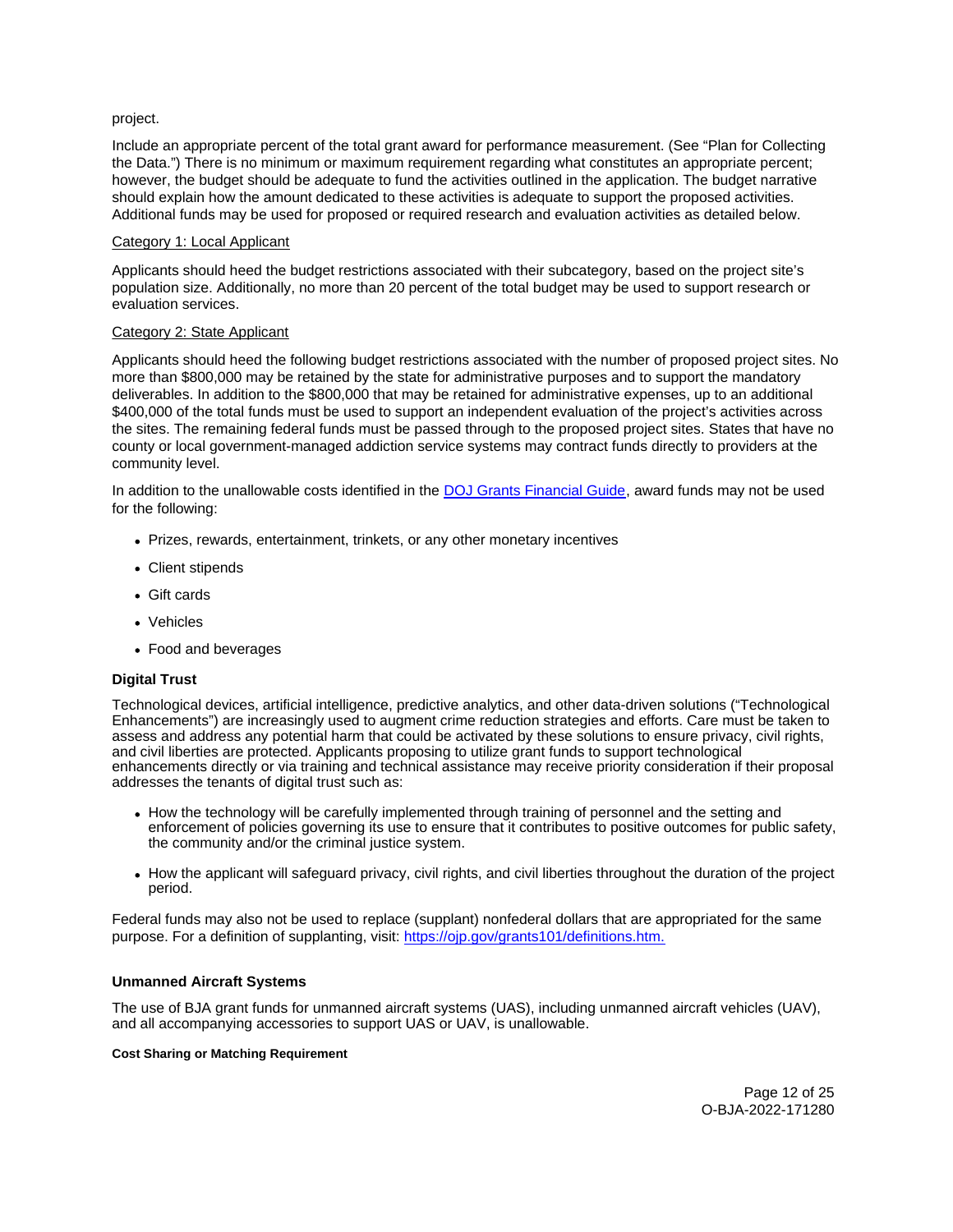<span id="page-12-0"></span>This solicitation does not require a match.

#### **Pre-agreement Costs (also known as Pre-award Costs)**

See the [OJP Grant Application Resource Guide](https://www.ojp.gov/funding/apply/ojp-grant-application-resource-guide#pre-agreement-costs) information on Pre-agreement Costs (also known as Pre-award Costs).

#### **Limitation on Use of Award Funds for Employee Compensation: Waiver**

See the [OJP Grant Application Resource Guide](https://www.ojp.gov/funding/apply/ojp-grant-application-resource-guide#limitation-use-award) information on the Limitation on Use of Award Funds for Employee Compensation; Waiver.

#### **Prior Approval, Planning, and Reporting of Conference/Meeting/Training Costs**

See the [OJP Grant Application Resource Guide](https://www.ojp.gov/funding/apply/ojp-grant-application-resource-guide#prior-approval) for information on Prior Approval, Planning, and Reporting of Conference/Meeting/Training Costs.

#### **Costs Associated with Language Assistance (if applicable)**

See the [OJP Grant Application Resource Guide](https://www.ojp.gov/funding/apply/ojp-grant-application-resource-guide#costs-associated) for information on Costs Associated with Language Assistance.

#### **Eligibility Information**

For eligibility information, see the solicitation cover page.

For information on cost sharing or match requirements, see the "Federal Award Information" section.

#### **Application and Submission Information**

The following application elements MUST be included in the application submission for an application to meet the basic minimum requirements (BMR) to advance to peer review and receive consideration for funding:

- Proposal Abstract
- Proposal Narrative
- Budget Detail Worksheet and Budget Narrative (web-based form) (The web-based form includes the budget details and the budget narrative.)
- Time Task Plan

See the "Application Elements and Formatting Instructions" section of the [OJP Grant Application Resource Guide](https://www.ojp.gov/funding/apply/ojp-grant-application-resource-guide#application-elements)  for information on what happens to an application that does not contain all the specified elements or is nonresponsive to the scope of the solicitation.

#### **Information to Complete the Application for Federal Assistance (SF-424)**

The SF-424 must be submitted in [Grants.gov](https://Grants.gov). It is a required standard form used as a cover sheet for submission of pre-applications, applications, and related information. See the [OJP Grant Application Resource Guide](https://www.ojp.gov/funding/apply/ojp-grant-application-resource-guide#complete-application) for additional information on completing the SF-424.

In Section 8F of the SF-424, please include the name and contact information of the individual **who will complete the application in JustGrants**. JustGrants will use this information (email address) to assign the application to this user in JustGrants.

**Intergovernmental Review:** This solicitation ("funding opportunity") **is not** subject to [Executive Order \(E.O.\)](https://www.archives.gov/federal-register/codification/executive-order/12372.html)  [12372.](https://www.archives.gov/federal-register/codification/executive-order/12372.html) (In completing the SF-424, an applicant is to answer question 19 by selecting "Program is not covered by E.O. 12372.")

#### **Standard Applicant Information (JustGrants 424 and General Agency Information)**

The "Standard Applicant Information" section of the JustGrants application is pre-populated with the SF-424 data

Page 13 of 25 O-BJA-2022-171280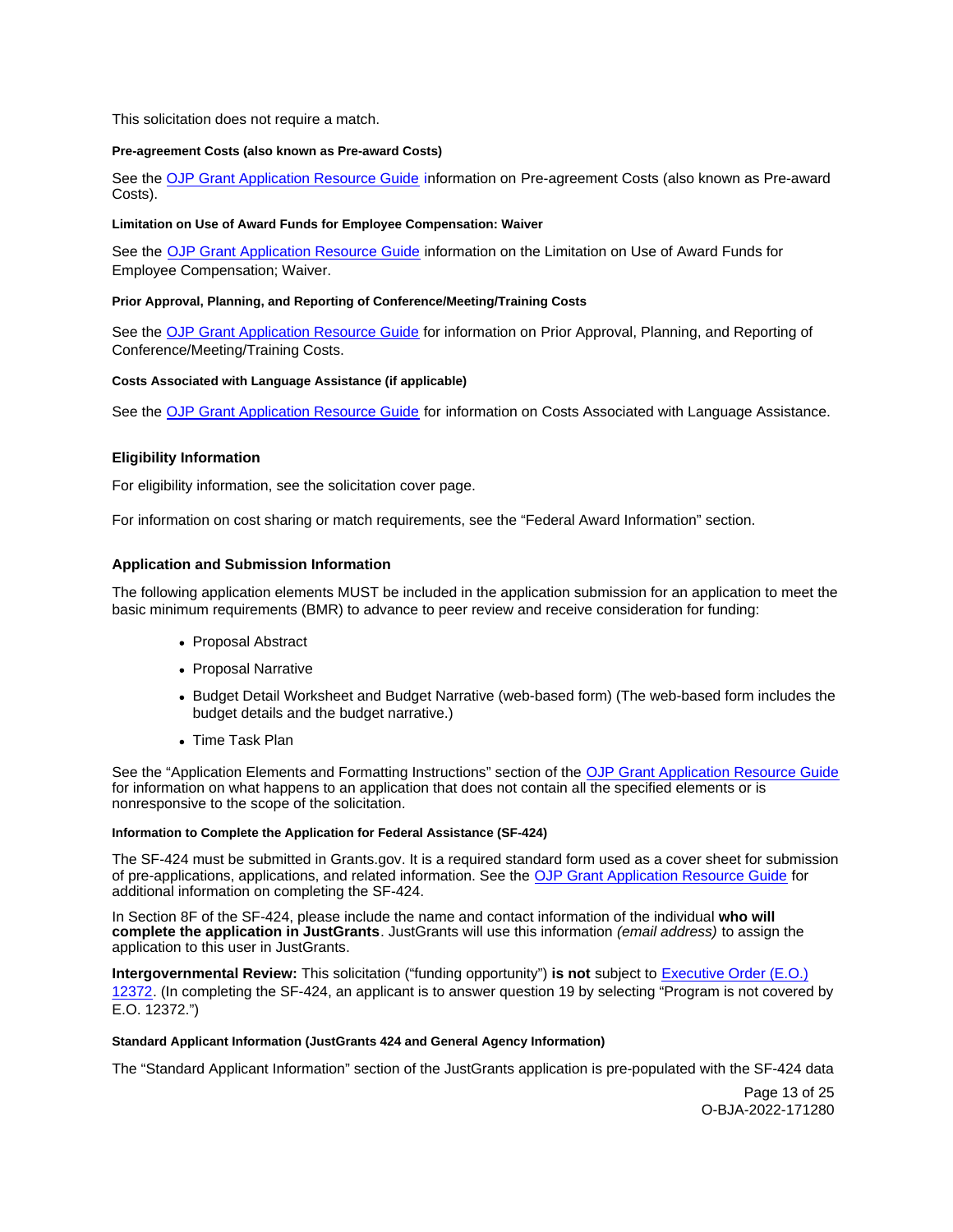<span id="page-13-0"></span>submitted in [Grants.gov.](https://Grants.gov) The applicant will need to review the Standard Applicant Information in JustGrants and make edits as needed. Within this section, the applicant will need to add zip codes for areas affected by the project, confirm its Authorized Representative; and verify and confirm the organization's unique entity identifier, legal name, and address.

# **Proposal Abstract**

A proposal abstract (no more than 400 words) summarizing the proposed project, including the purpose of the project, primary activities, expected outcomes, the service area, intended beneficiaries and subrecipients (if known), will be completed in the JustGrants web-based form. This abstract should be written in the third person and will be made publicly available on the OJP website if the project is awarded. Proposal abstracts should be:

- Written for a general public audience.
- Submitted as a separate attachment with "Proposal Abstract" as part of its file name.
- Single-spaced, using a standard 12-point Times New Roman font with 1-inch margins.

The abstract should include specific language that indicates which of the allowable uses/activities under Category 1, as listed below, the project will address along with its approximated percent of the budget.

|                                                 | <b>Select All that</b> |                          |
|-------------------------------------------------|------------------------|--------------------------|
| <b>Planned Activities/Allowable Uses</b>        | <b>Apply</b>           | <b>Percent of Budget</b> |
| Drug take-back programs                         |                        |                          |
| Law enforcement and first responder             |                        |                          |
| deflection and diversion                        |                        |                          |
| Real-time data collection                       |                        |                          |
| Naloxone for law enforcement and first          |                        |                          |
| responders                                      |                        |                          |
| Education and prevention programs to            |                        |                          |
| connect law enforcement agencies with           |                        |                          |
| K-12 students                                   |                        |                          |
| Pre-booking or post-booking treatment           |                        |                          |
| alternative-to-incarceration programs           |                        |                          |
| Court programming to prioritize and             |                        |                          |
| expedite treatment and recovery services        |                        |                          |
| for individuals at high risk for overdose, as   |                        |                          |
| well as services for children and youth         |                        |                          |
| impacted by their parents' or other family      |                        |                          |
| members' substance use                          |                        |                          |
| Evidence-based substance use disorder           |                        |                          |
| treatment related to opioids, stimulants,       |                        |                          |
| and other illicit drugs, such as MAT, as well   |                        |                          |
| as harm reduction activities and recovery       |                        |                          |
| support services                                |                        |                          |
| Transitional or recovery housing and peer       |                        |                          |
| recovery support services                       |                        |                          |
| Embedding social workers, peers, and/or         |                        |                          |
| persons with lived experience at any            |                        |                          |
| intercept of the Sequential Intercept Model     |                        |                          |
| Field-initiated projects that bring together ju |                        |                          |
| stice, behavioral health, and public health     |                        |                          |
| practitioners                                   |                        |                          |

If the applicant is seeking priority consideration, applicant **must** provide the following information:

Which priority consideration is being sought: 1(A), 1(B), or both.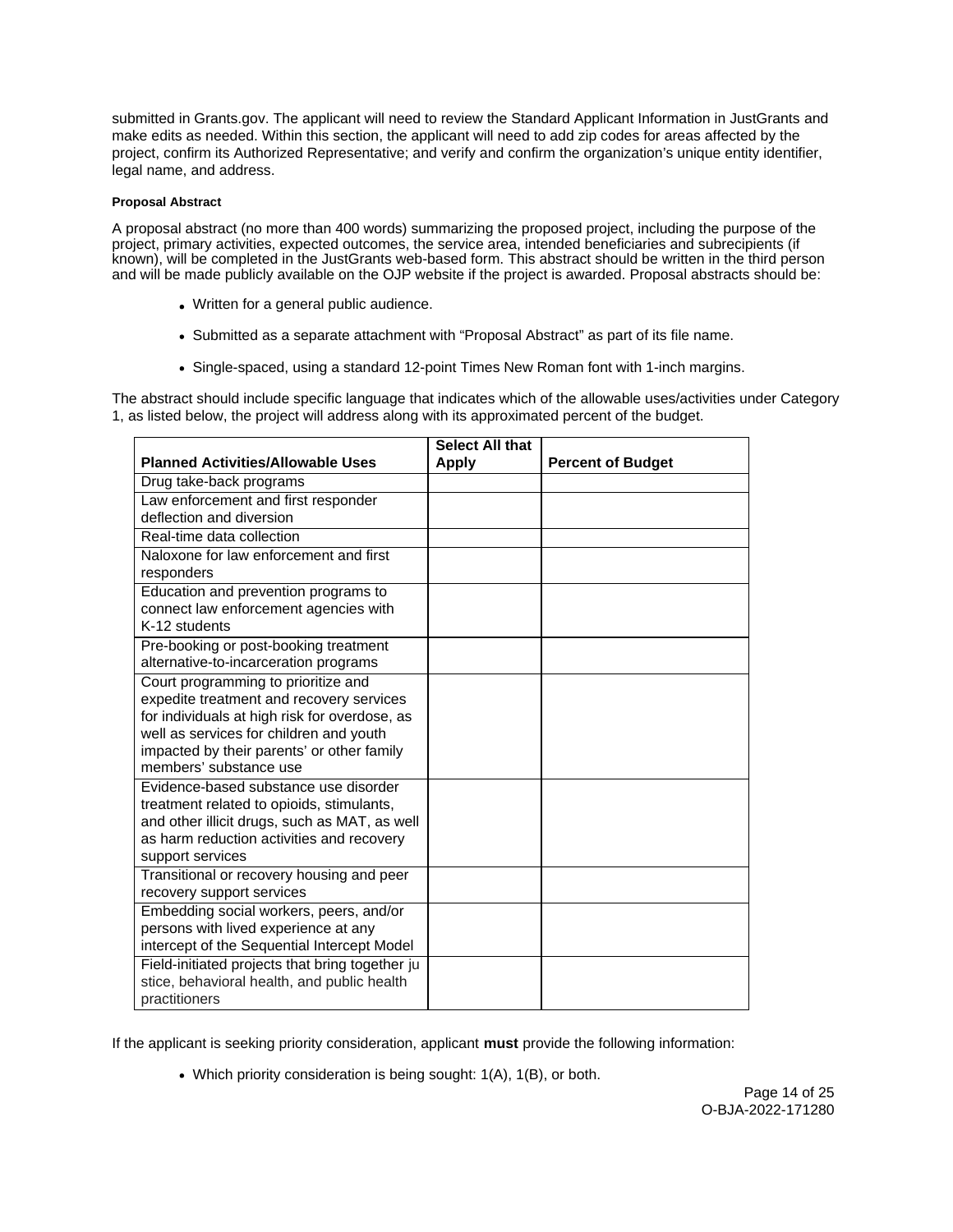- <span id="page-14-0"></span>What page(s) in the proposal narrative provide documentation of the applicant's plan to respond to the priority consideration.
- For applicants seeking priority consideration 1(B), who is the proposed subawardee to receive the funding and the amount of funds proposed.

#### **Proposal Narrative**

The proposal narrative should be submitted as an attachment in JustGrants. The attached document should be double-spaced, using a standard 12-point Times New Roman font; have no less than 1-inch margins; and should not exceed 20 pages. Pages should be numbered. If the proposal narrative fails to comply with these length restrictions, BJA may negatively consider such noncompliance in peer review and in final award decisions.

The following sections must be included as part of the proposal narrative:

a. Description of the Issue

- Clearly identify the applicant entity and the state or region(s) or communities, including the population of the proposed service area.
- Provide information that documents the impact of opioids, stimulants, and other illicit drugs within the proposed service area. The applicant must provide verified sources for the data that support the description of the issue.
- Identify any specific challenges motivating the applicant's interest to apply for this grant.
- Explain the applicant's inability to fund the proposed project without federal assistance and describe any existing funding or resources that are being leveraged to support the proposed project.

# Category 1: Local Applicants

- Identify whether the application is for subcategory 1a, 1b, or 1c.
- b. Program Design and Implementation
	- Describe which areas the proposed project will address (refer to the "Category 1 Allowable Uses/Activities" section) and how the proposed project addresses one or more of the allowable uses.
	- Describe the project's design and list the proposed activities/allowable uses and describe how they relate to the stated objectives. Activities are the specific actions to be undertaken to fulfill the program's objectives and reach the program's goals. Provide a description of how the applicant will complete the required activities. Describe any potential barriers to implementing the project and the strategies that will be used to overcome those barriers.
	- Provide specific details about how the proposed project will be coordinated with existing BJA Comprehensive Opioid Abuse Site-based Program (COAP)- and/or COSSAP-funded sites in the applicant's jurisdiction (either local or state) and how the proposed project will not be duplicative of current efforts. (Search for past COAP and/or COSSAP awards by grantee at: [Awards | Bureau of Justice Assistance \(ojp.gov\).](https://bja.ojp.gov/funding/awards/list#filter-awards-awards-list))
	- If an evaluation is proposed (Category 1) or required (Category 2), articulate how it will provide meaningful insights into solving local, state, or regional challenges while contributing to the national body of knowledge with respect to best practices. Also, describe how the evaluation results will be used to inform future programming and services, including replication of grantfunded activities. In addition, include details on if and how the researcher-practitioner partnership will be sustained after the grant period ends (Category 2).

Page 15 of 25 O-BJA-2022-171280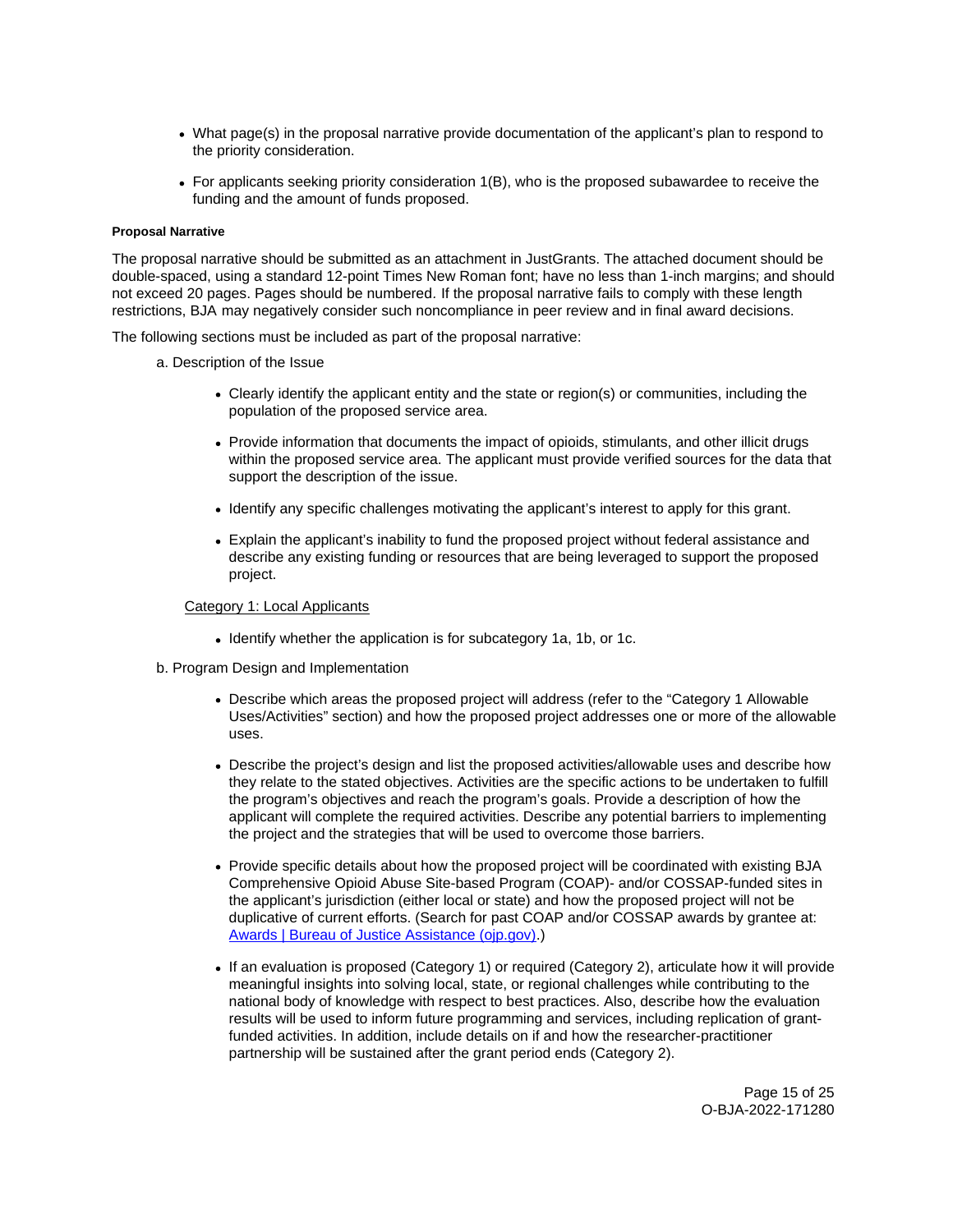- If the proposed project involves the delivery of MAT, please specify which forms of MAT will be provided, how counseling and/or behavioral therapies will be delivered, and describe the coordination between in-custody and community-based treatment.
- If the proposed project involves supporting peer recovery services, describe the type of peer training offered (formal/informal), the type of training certification peers will possess, the peer supervision structure, and the manner in which peer support services will be evaluated and measured.
- If the proposed project involves serving children impacted by substance use disorder, describe the types of services to be provided.
- If the proposed project includes a multidisciplinary coordinating body, describe the current and/or intended composition of this entity, its mission, and how long it has been in existence. Include a description of how the entity will be supported and sustained after the grant period ends.
- If the proposed project includes a field-initiated component, provide a detailed description of the proposed activities, as well as the supporting promising or evidence-based practices that are the basis for it.
- Attach a time task plan that outlines when activities or project milestones are to be accomplished that supports the project's design outlined in this section.
- The funds requested in the budget must be clearly connected to and support the project's design and be reasonable in cost.
- Describe the applicant's plan to sustain the proposed project activities after grant funding ends.
- Articulate the applicant's agreement to work closely with a researcher selected by BJA who may conduct a site-specific or cross-site evaluation in future years. Describe the commitment to maintain a working relationship with the BJA-supported COSSAP training and technical assistance providers.

If the applicant is seeking priority consideration for Priority 1(A), it should address in this section how the proposed project(s) will promote racial equity and/or the removal of barriers to access and opportunity, and/or contribute to greater access to services, for communities that have been historically underserved, marginalized, and adversely affected by inequality.

#### Category 2: State Applicants

Applicants should describe how they will complete the required activities, including:

- Indicate the number of proposed implementation project sites.
- Describe the needs of the selected sites and the reason these particular sites were selected.
- State whether any of the proposed sites are current BJA COAP- or COSSAP-funded sites. BJA prefers to fund implementation projects in sites that are not current BJA COAP- or COSSAPfunded sites unless a strong justification is provided.
- If there are no preselected sites, describe how the state will select the sites.
- Describe how the state will assist with training the sites, collect performance data from the sites, provide ongoing training and technical assistance, and provide subgrant monitoring and oversight.

Describe how the state applicant agency will work with the sites to implement the project and develop the mandatory deliverables, including an implementation manual that includes the

> Page 16 of 25 O-BJA-2022-171280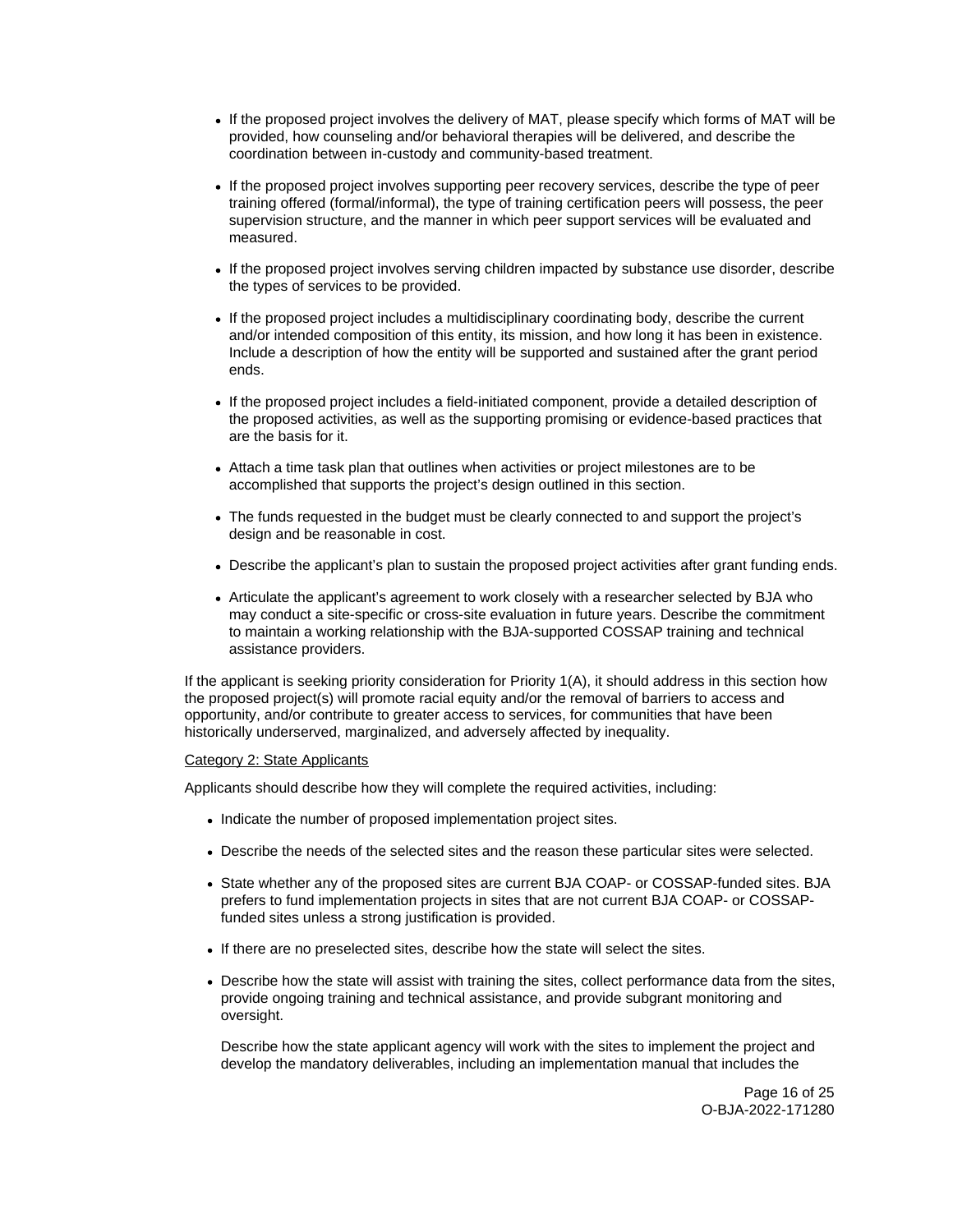policies, procedures, forms, and other relevant project materials to be compiled upon completion of the proposed project. Separate from the required evaluation reports, the state will also prepare an annual summary of each project and describe each site's project accomplishments.

- Describe the process for identifying the research partner and the nature of the research that will be conducted. Note that the evaluation requirement will not be fulfilled with activities that are limited to data collection and performance reporting, though those activities may be conducted or supported by the research partner.
- Describe how the required action plan will be developed, including the roles of the state applicant, the local sites, and the research partner. The plan must contain a description of the problem and the data that led to its identification, a logic model that identifies the solution(s) to be tested and the project's result(s), and the plan for an impact evaluation.

If the applicant is seeking priority consideration for Priority 1(A), it should address in this section how the proposed project(s) will promote racial equity and/or the removal of barriers to access and opportunity, and/or contribute to greater access to services, for communities that have been historically underserved, marginalized, and adversely affected by inequality.

c. Capabilities and Competencies

- Describe the management structure and staffing, specifically identifying the key person (or people) responsible for carrying out program or project activities. Demonstrate the capability to implement the project successfully.
- Identify each partner agency that has demonstrated commitment to this effort. Discuss any previous collaboration that occurred that will help to achieve the objectives and describe any existing partnership agreements. Attach a memorandum of understanding (MOU) and/or letter of support from each key team member, outlining their commitments to the project.
- Describe how effective communication and coordination among the team members will be implemented throughout the program period.
- For applications involving a research component, describe the qualifications of the research partner and their prior experience with action research, including prior work with drug monitoring and treatment agencies and other partners. Describe the roles and responsibilities of the research partner and how the applicant will ensure that the research partner will have access to relevant agency data, personnel for interviews, and the ability to monitor operations that are relevant to the evaluation of the initiative. Discuss what data sources will be used and any legal, policy, or other barriers to gaining access to the data and how those barriers will be addressed. Note: Researchers should be experienced in several different data collection methodologies and both quantitative and qualitative research methods. It is preferable that they have several years of evaluation research experience and experience with oral and written presentations of research results. Research partners should be able to conduct scientifically rigorous evaluations and well versed in evaluation methods.
- Describe who will serve as the project coordinator, the project coordinator's project-related duties, the amount of time this position will dedicate to the project per week, and which agency will house the project coordinator. If the project coordinator will be hired after the award, please provide a job description.
- Indicate a willingness to work closely with a BJA-identified evaluator who may conduct a sitespecific or cross-site evaluation in future years.

If the applicant is seeking priority consideration under Priority 1(B), it should describe within this section how being a culturally specific organization (or funding a culturally specific subrecipient organization at a minimum of 30 percent of the project budget) will enhance its ability to implement the proposed project(s) and should also specify which culturally specific populations are intended or

> Page 17 of 25 O-BJA-2022-171280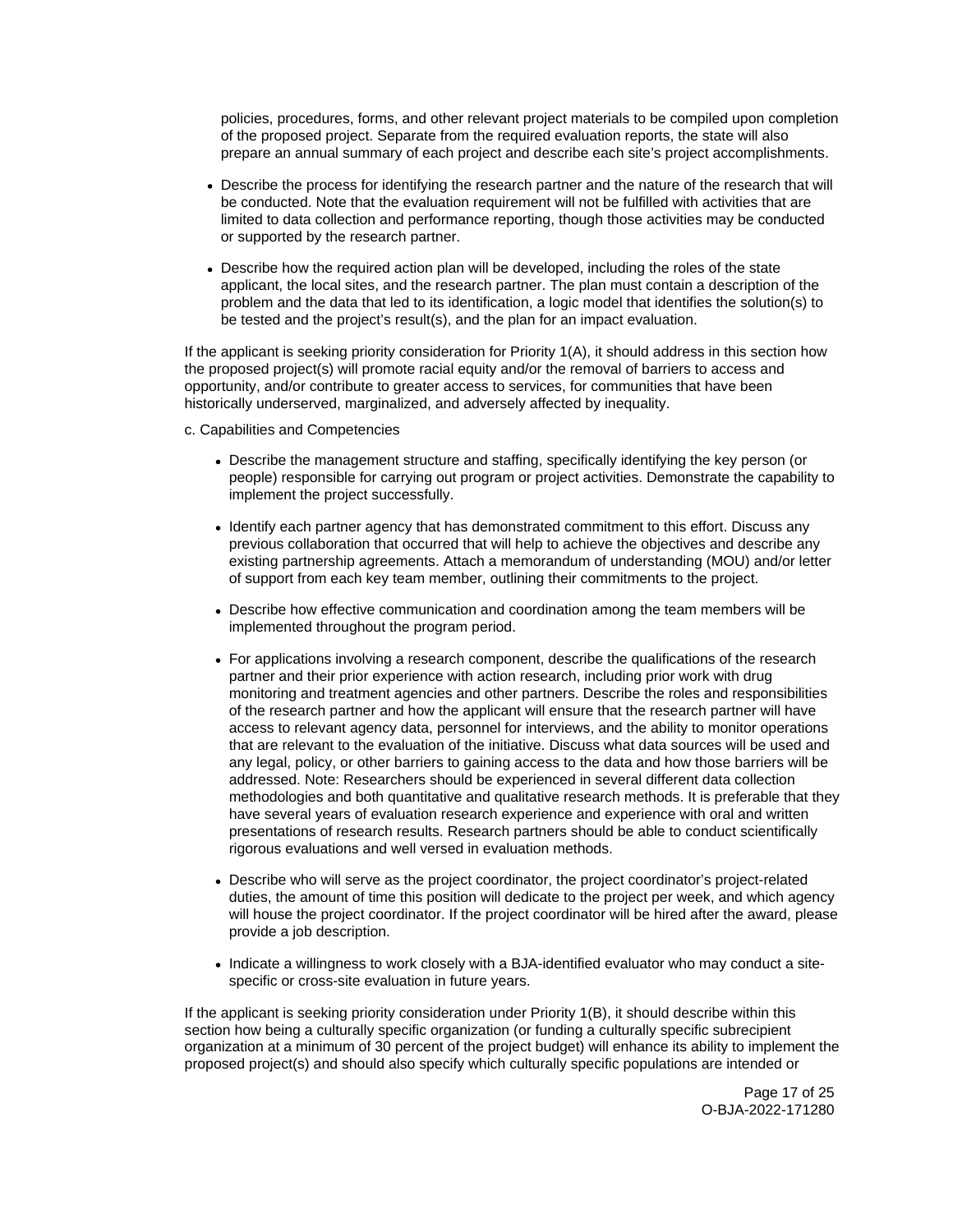<span id="page-17-0"></span>expected to be served or have their needs addressed under the proposed project(s).

d. Plan for Collecting the Data Required for this Solicitation's Performance Measures

Note: Applicants are **not** required to submit performance data with the application. Rather, performance measures information is included as an alert that successful applicants will be required to submit performance data as part of the reporting requirements under an award.

OJP will require each successful applicant to submit regular performance data that show the completed work's results. The performance data directly relate to the goals, objectives, and deliverables identified in the "Goals, Objectives, and Deliverables" discussion. Applicants can visit OJP's performance measurement page at [www.ojp.gov/performance](https://www.ojp.gov/performance) for an overview of performance measurement activities at OJP.

A list of performance measure questions for this program can be found at [Comprehensive](https://bja.ojp.gov/sites/g/files/xyckuh186/files/media/document/COSSAP-Measures.pdf) [Opioid, Stimulant, and Substance Abuse Program \(ojp.gov\).](https://bja.ojp.gov/sites/g/files/xyckuh186/files/media/document/COSSAP-Measures.pdf)

BJA will require award recipients to submit quarterly performance measure data in the Performance Measurement Tool (PMT), and separately submit a semi-annual performance report in JustGrants. BJA will provide further guidance on the post-award submission process, if selected for award.

#### **Note on Project Evaluations**

An applicant that proposes to use award funds through this solicitation to conduct project evaluations must follow the guidance in the "Note on Project Evaluations" section in the [OJP Grant Application Resource Guide.](https://www.ojp.gov/funding/apply/ojp-grant-application-resource-guide#project-evaluations)

#### **Goals, Objectives, Deliverables, and Timeline**

The applicant will submit the Comprehensive Opioid, Stimulant, and Substance Abuse Site-based Program's goals, objectives, and deliverables in the JustGrants web-based form.

#### **Budget and Associated Documentation**

#### **Budget Worksheet and Budget Narrative (Web-based Form)**

Applicants will complete the JustGrants web-based budget form. See the OJP Grant Application Resource Guide for additional information.

If the applicant is seeking priority consideration under Priority 1(B) based on the identification of at least one proposed subrecipient as a culturally specific organization, the proposed funding for the subrecipient in the webbased budget form **must be a minimum of 30 percent of award funding.** 

The budget narrative must also describe how the activities that will be funded with the (minimum) 30 percent of award funding provided to the subrecipient **specifically relate to the priority consideration requested under Priority 1(B)** and described in the "Capabilities and Competencies" section of the application.

#### **Indirect Cost Rate Agreement (if applicable)**

The applicant will submit its indirect cost rate agreement by uploading it as an attachment in JustGrants. See the [OJP Grant Application Resource Guide](https://ojp.gov/funding/Apply/Resources/Grant-App-Resource-Guide.htm) for additional information.

## **Financial Management Questionnaire (including applicant disclosure of high-risk status)**

The applicant will download the questionnaire, complete it, and submit it by uploading it as an attachment in JustGrants. See the [OJP Grant Application Resource Guide](https://ojp.gov/funding/Apply/Resources/Grant-App-Resource-Guide.htm) for the link to the questionnaire and additional information.

#### **Disclosure of Process Related to Executive Compensation**

If applicable, the applicant will submit a description of the process used to determine executive compensation by uploading the document as an attachment in JustGrants. See the [OJP Grant Application Resource Guide](https://www.ojp.gov/funding/Apply/Resources/Grant-App-Resource-Guide.htm) for additional information.

> Page 18 of 25 O-BJA-2022-171280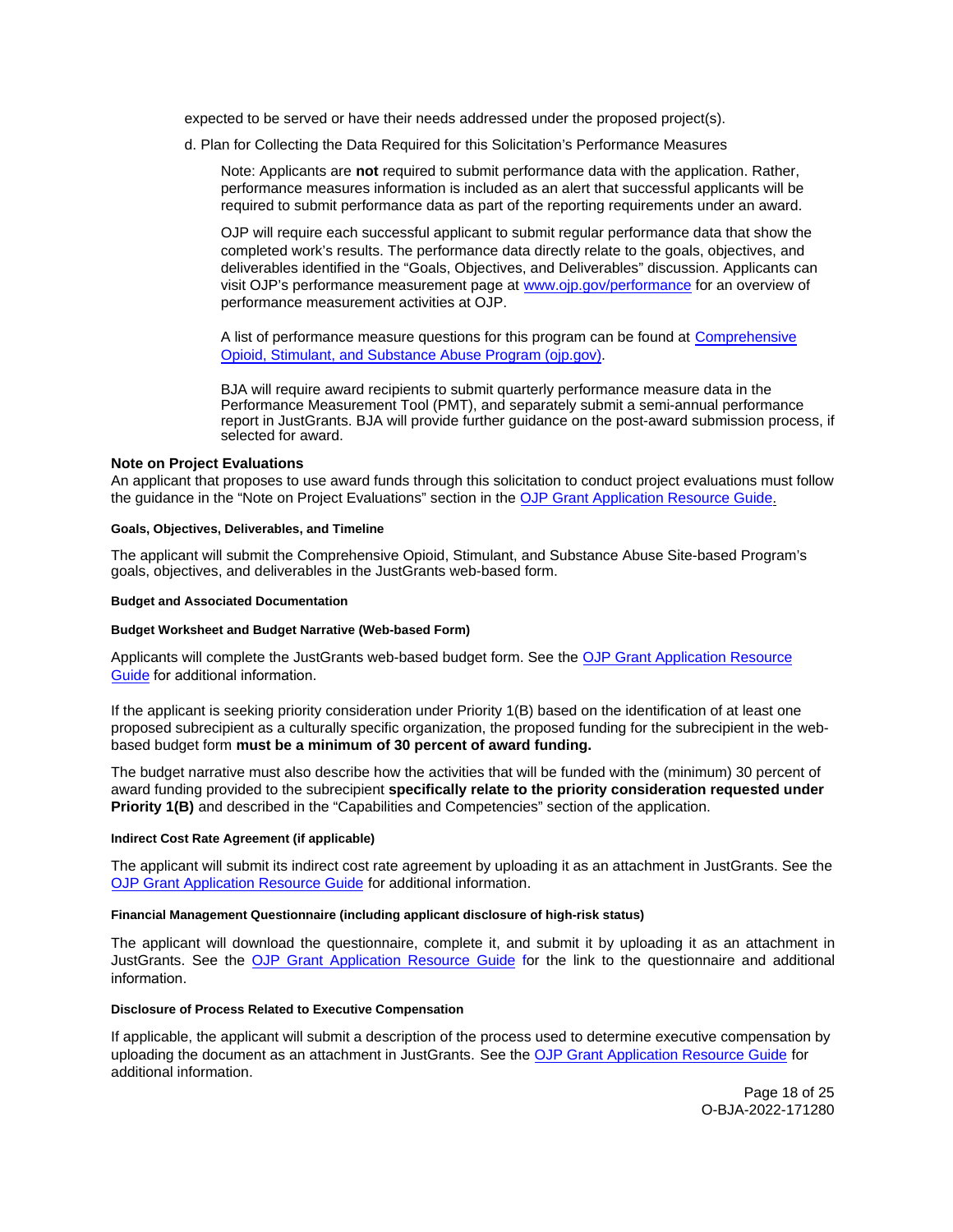#### <span id="page-18-0"></span>**Additional Application Components**

Applicants will attach the additional requested documentation in JustGrants.

#### **Timeline Form**

Attach a time task plan (with an estimated start date of October 1, 2022) with each project objective, activity, expected completion date, and responsible person or organization. Applicants will submit the time task plan by uploading the document as an attachment in JustGrants.

#### **Research and Evaluation Independence and Integrity Statement**

If an application proposes research (including research and development) and/or evaluation, the applicant must demonstrate research/evaluation independence and integrity, including appropriate safeguards, before it may receive award funds. The applicant will submit documentation of its research and evaluation independence and integrity by uploading it as an attachment in JustGrants. For additional information, see the [OJP Grant](https://www.ojp.gov/funding/apply/ojp-grant-application-resource-guide#research-evaluation)  [Application Resource Guide.](https://www.ojp.gov/funding/apply/ojp-grant-application-resource-guide#research-evaluation)

# **Letters of Support and/or Memoranda of Understanding/Interagency Agreement**

When the proposed project includes more than the applicant entity, applicants should attach MOUs, letters of support, and/or interagency agreements between the partner agencies and offices to show commitment to participate in the project and how participation will support justice system entities. They should clearly articulate the level of involvement each agency will have in the proposed project and tie to the program design. Category 2 applicants should provide letters of support when the research partner is specifically identified in the application. Applicants will submit letters of support and MOUs by uploading the documents as attachments in JustGrants.

#### **Disclosures and Assurances**

The applicant will address the following disclosures and assurances.

#### **Disclosure of Lobbying Activities**

Complete and submit the SF-LLL in [Grants.gov.](https://Grants.gov) See the [OJP Grant Application Resource Guide](https://www.ojp.gov/funding/apply/ojp-grant-application-resource-guide#disclosure-lobby) for additional information.

# **DOJ Certified Standard Assurances**

Review and accept the DOJ Certified Standard Assurances in JustGrants. See the [OJP Grant Application](https://www.ojp.gov/funding/apply/ojp-grant-application-resource-guide#administrative)  [Resource Guide](https://www.ojp.gov/funding/apply/ojp-grant-application-resource-guide#administrative) for additional information.

# **DOJ Certifications Regarding Lobbying; Debarment, Suspension and Other Responsibility Matters; and Drug-Free Workplace Requirements**

Applicants will review and accept the DOJ Certified Certifications Regarding Lobbying; Debarment, Suspension, and Other Responsibility Matters; and Drug-Free Workplace Requirements. See the [OJP Grant Application](https://www.ojp.gov/funding/apply/ojp-grant-application-resource-guide)  [Resource Guide for additional information.](https://www.ojp.gov/funding/apply/ojp-grant-application-resource-guide) 

# **Applicant Disclosure of Pending Applications**

Complete the JustGrants web-based Applicant Disclosure of Pending Applications form. See the [OJP Grant](https://www.ojp.gov/funding/apply/ojp-grant-application-resource-guide)  [Application Resource Guide](https://www.ojp.gov/funding/apply/ojp-grant-application-resource-guide) for additional information.

#### **Applicant Disclosure and Justification – DOJ High Risk Grantees (if applicable)**

If applicable, applicants will submit the DOJ High Risk Disclosure and Justification as an attachment in JustGrants. A DOJ High Risk Grantee is an award recipient that has received a DOJ High Risk designation based Page 19 of 25 O-BJA-2022-171280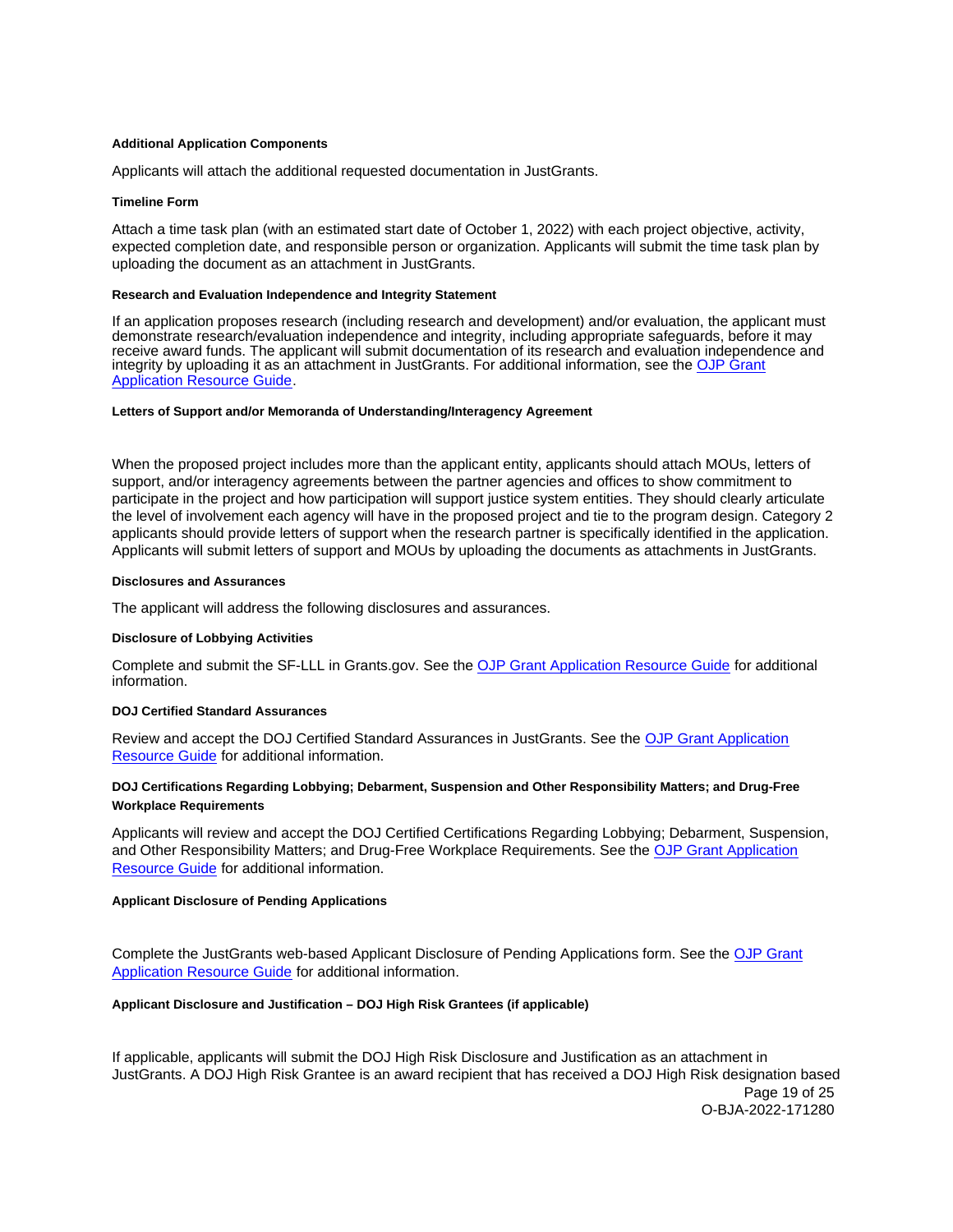<span id="page-19-0"></span>on a documented history of unsatisfactory performance, financial instability, management system or other internal control deficiencies, or noncompliance with award terms and conditions on prior awards, or is otherwise not responsible. See the [OJP Grant Application Resource Guide](https://www.ojp.gov/funding/apply/ojp-grant-application-resource-guide#applicant-disclosure-justification) for additional information.

#### **How to Apply**

Step 1: The applicant must submit the **SF-424** and **SF-LLL** in [Grants.gov](https://Grants.gov) at [https://www.grants.gov/web/grants/register.html.](https://www.grants.gov/web/grants/register.html)

Step 2: The applicant must then submit the **full application**, including attachments, in JustGrants at [JustGrants.usdoj.gov.](https://justicegrants.usdoj.gov/)

For additional information, see the "How to Apply" section in the [OJP Grant Application Resource Guide](https://www.ojp.gov/funding/apply/ojp-grant-application-resource-guide#apply) and the [DOJ Application Submission Checklist.](https://justicegrants.usdoj.gov/sites/g/files/xyckuh296/files/media/document/appln-submission-checklist.pdf)

#### **Submission Dates and Time**

The **SF-424 and the SF-LLL** must be submitted in [Grants.gov](https://Grants.gov) by 8:59 PM ET on June 13, 2022

The **full application** must be submitted in JustGrants by by 8:59 PM ET on June 17, 2022

OJP urges applicants to submit their [Grants.gov](https://Grants.gov) and JustGrants submissions prior to the due dates to allow sufficient time to correct errors and resubmit by the submission deadlines if a rejection notification is received. To be considered timely, the **full application** must be submitted in JustGrants by the JustGrants application deadline.

# **Experiencing Unforeseen Technical Issues**

An applicant that experiences unforeseen SAM.gov, [Grants.gov,](https://Grants.gov) or JustGrants technical issues beyond its control that prevents application submission by the deadline must demonstrate all efforts in requesting technical support in order to submit an application by the deadline. Technical support is available via phone and email to the applicable SAM.gov, [Grants.gov,](https://Grants.gov) or JustGrants support centers or service desks in which an applicant received a ticket number for resolution. If an applicant misses a deadline due to unforeseen technical difficulties, the applicant may request a waiver to submit an application after the deadline. Note: If an applicant does not submit all the required [Grants.gov](https://Grants.gov) forms by the [Grants.gov](https://Grants.gov) deadline, the applicant will not be able to proceed to the JustGrants portion of the application process.

An applicant experiencing technical difficulties with the following systems must contact the associated support desk indicated below to report the technical issue and receive a tracking number:

- [Grants.gov](https://Grants.gov)  Contact the [Grants.gov Customer Support Hotline.](https://www.grants.gov/web/grants/support.html)
- SAM.gov Contact the [SAM Help Desk \(Federal Service Desk\).](https://www.fsd.gov/gsafsd_sp)
- JustGrants Contact the JustGrants Support Desk at [JustGrants.Support@usdoj.gov](mailto:JustGrants.Support@usdoj.gov) or 833–872–5175.

An applicant requesting a waiver to submit a late application must document their request for technical assistance in an email to the OJP Response Center [grants@ncjrs.gov](mailto:grants@ncjrs.gov) **within 24 hours after the application deadline** to request approval to submit their application after the deadline. If an applicant has technical issues with [Grants.gov,](https://Grants.gov) the applicant must contact the OJP Response Center within 24 hours of the [Grants.gov](https://Grants.gov) deadline to request approval to submit after the deadline. However, waiver requests will not be reviewed until after the JustGrants deadline to allow time for all waivers to be submitted. Waiver requests to submit after the submission deadline must:

- Describe the technical difficulties experienced.
- Include a timeline of the applicant's submission efforts (e.g., what date and time did the error occur, what date and time was action taken to resolve the issue and resubmit; and what date and time did support representatives respond).
- Include an attachment(s) of the complete grant application and all required documentation and material.

Include the applicant's Unique Entity Identifier (UEI), and any applicable SAM.gov tracking number(s),

Page 20 of 25 O-BJA-2022-171280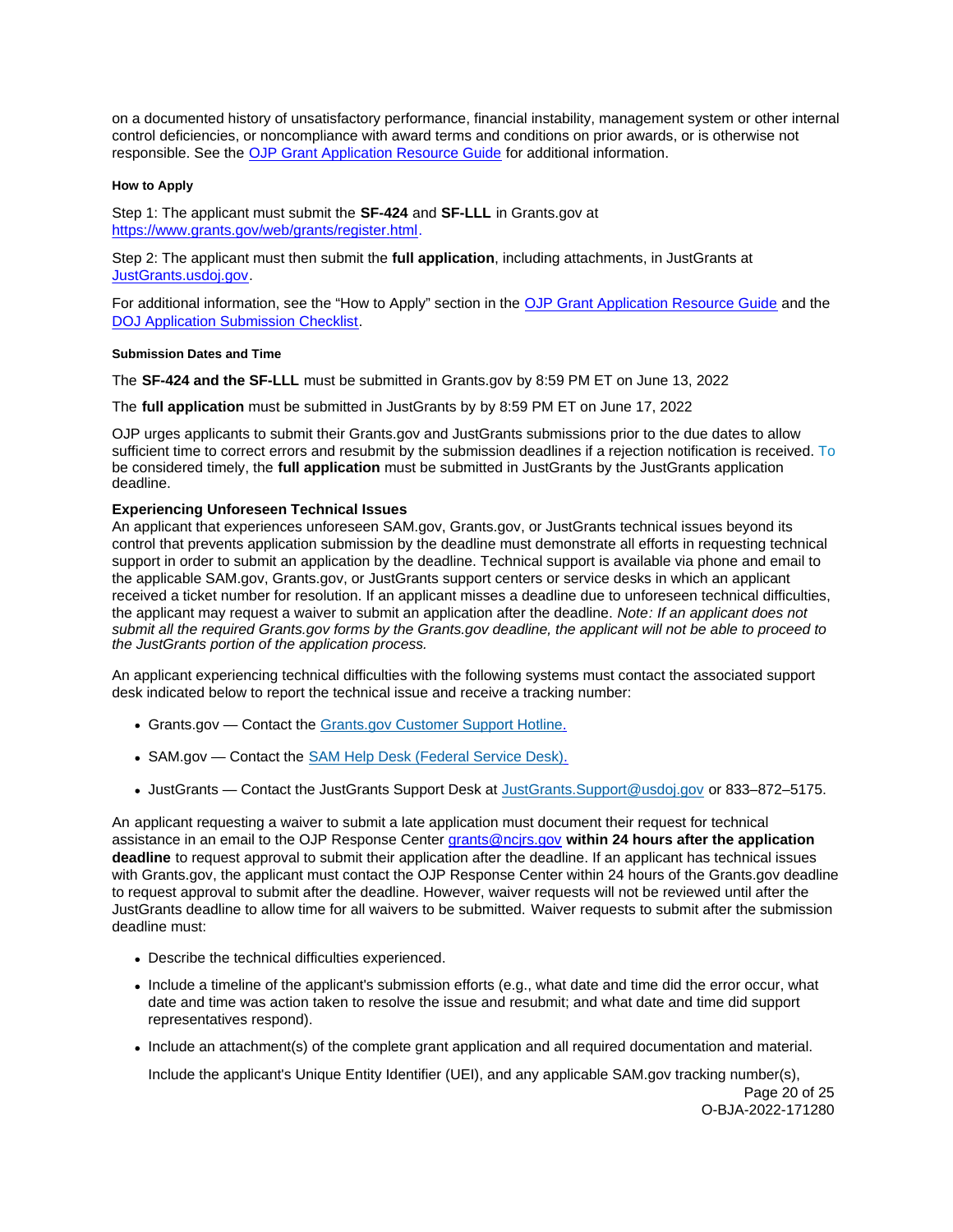[Grants.gov](https://Grants.gov) Help Desk, and JustGrants Support Desk Ticket Numbers.

<span id="page-20-0"></span>OJP will review each request for late submission and required supporting documentation and notify the applicant whether the request has been approved or denied. For more details on the waiver process, OJP encourages applicants to review the "Experiencing Unforeseen Technical Issues" section in the [OJP Grant Application](https://www.ojp.gov/funding/apply/ojp-grant-application-resource-guide#experiencing-unforeseen-technical-issues)  [Resource Guide](https://www.ojp.gov/funding/apply/ojp-grant-application-resource-guide#experiencing-unforeseen-technical-issues).

# **Application Review Information**

#### **Review Criteria**

#### **a. Merit Review Criteria**

Applications that meet the basic minimum requirements will be evaluated by peer reviewers on how the proposed project/program addresses the following criteria:

- 1. Statement of the Problem/Description of the Issue (15 percent) Evaluate the applicant's understanding of the program/issue to be addressed.
- 2. Project Design and Implementation (40 percent) Evaluate the adequacy of the proposal, including the goals, objectives, timelines, milestones, and deliverables.
- 3. Capabilities and Competencies (25 percent) Evaluate the administrative and technical capacity of the applicant to successfully accomplish the goals and objectives.
- 4. Plan for Collecting the Data Required for this Solicitation's Performance Measures (10 percent) — Evaluate the applicant's understanding of the performance data reporting requirements and the plan for collecting the required data.
- 5. Budget (10 percent) Evaluate for completeness, cost effectiveness, and allowability (e.g., reasonable, allocable, and necessary for project activities).

#### **b. Other Review Criteria/Factors**

Other important considerations for BJA include geographic diversity, strategic priorities (specifically including, but not limited to, those priority areas already mentioned), available funding, past performance, and the extent to which the budget worksheet and budget narrative (web-based form) accurately explain project costs that are reasonable, necessary, and otherwise allowable under federal law and applicable federal cost principles.

#### **Review Process**

Applications submitted under this solicitation that meet basic minimum requirements will be evaluated for technical merit by a peer review panel(s) in accordance with OJP peer review policy and procedures using the review criteria listed above.

OJP screens applications to ensure they meet the basic minimum requirements prior to conducting the peer review. Although specific requirements may vary, the following are common requirements applicable to all OJP solicitations:

- The application must be submitted by an eligible type of applicant.
- The application must request funding within programmatic funding constraints (if applicable).
- The application must be responsive to the scope of the solicitation.
- The application must include all items necessary to meet the basic minimum requirements.

Pursuant to the Part 200 Uniform Requirements, before award decisions are made, OJP also reviews information related to the degree of risk posed by the applicant. Among other things to help assess whether an applicant with one or more prior federal awards has a satisfactory record with respect to performance, integrity, and business ethics, OJP checks whether the applicant is listed in SAM as excluded from receiving a federal award.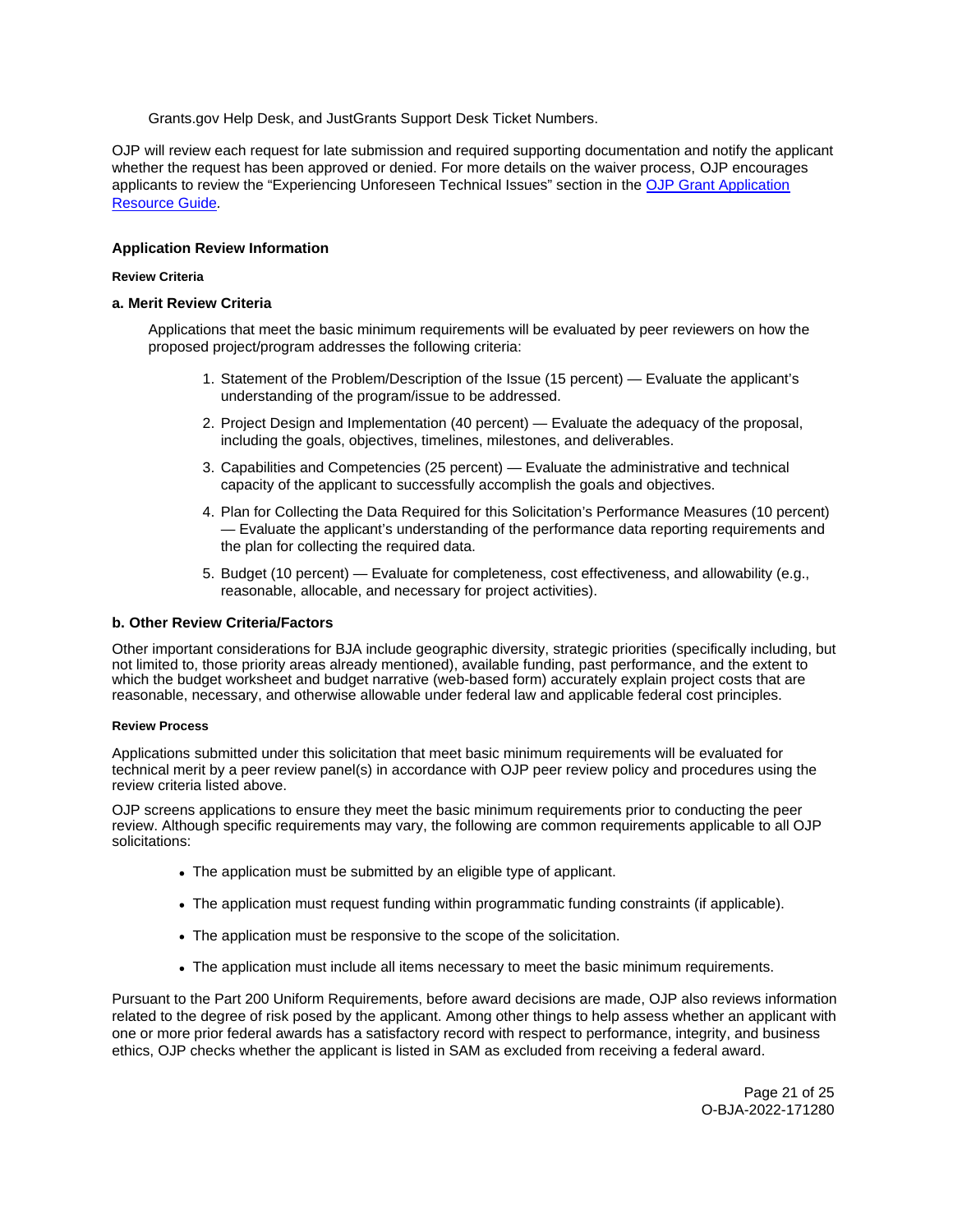<span id="page-21-0"></span>In addition, if OJP anticipates that an award will exceed \$250,000 in federal funds, OJP also must review and consider any information about the applicant that appears in the non-public segment of the integrity and performance system accessible through SAM (currently, the Federal Awardee Performance and Integrity Information System, FAPIIS).

**Important note on FAPIIS:** An applicant may review and comment on any information about itself that currently appears in FAPIIS and was entered by a federal awarding agency. OJP will consider such comments by the applicant, in addition to the other information in FAPIIS, in its assessment of the risk posed by the applicant.

Absent explicit statutory authorization or written delegation of authority to the contrary, all final award decisions will be made by the Assistant Attorney General, who may consider not only peer review ratings and BJA recommendations, but also other factors as indicated in this section.

# **Federal Award Administration Information**

# **Federal Award Notices**

See the [OJP Grant Application Resource Guide](https://www.ojp.gov/funding/apply/ojp-grant-application-resource-guide#federal-award-notices) for information on award notifications and instructions.

#### **Administrative, National Policy, and Other Legal Requirements**

If selected for funding, in addition to implementing the funded project consistent with the OJP-approved application, the recipient must comply with all award conditions and all applicable requirements of federal statutes and regulations, including the applicable requirements referred to in the assurances and certifications executed in connection with award acceptance. For additional information on these legal requirements, see the "Administrative, National Policy, and Other Legal Requirements" section in the [OJP Grant Application Resource](https://www.ojp.gov/funding/apply/ojp-grant-application-resource-guide#administrative)  [Guide.](https://www.ojp.gov/funding/apply/ojp-grant-application-resource-guide#administrative)

# **Information Technology (IT) Security Clauses**

An application in response to this solicitation may require inclusion of information related to information technology security. See the [OJP Grant Application Resource Guide](https://www.ojp.gov/funding/apply/ojp-grant-application-resource-guide#information-technology) for information on information technology security.

#### **General Information about Post-Federal Award Reporting Requirements**

In addition to the deliverables described in the "Program Description" section, all award recipients under this solicitation will be required to submit certain reports and data.

Required reports. Award recipients typically must submit quarterly financial reports, quarterly performance reports, final financial and performance reports, and, if applicable, an annual audit report in accordance with the Part 200 Uniform Requirements or specific award conditions. Future awards and fund drawdowns may be withheld if reports are delinquent. (In appropriate cases, OJP may require additional reports.)

See the [OJP Grant Application Resource Guide](https://www.ojp.gov/funding/apply/ojp-grant-application-resource-guide#general-information) for additional information on specific post-award reporting requirements, including performance measure data.

# **Federal Awarding Agency Contact(s)**

For OJP contact(s), see the solicitation cover page.

For contact information for [Grants.gov](https://Grants.gov), see the solicitation cover page.

For contact information for JustGrants, see the solicitation cover page.

# **Other Information**

#### **Freedom of Information and Privacy Act (5 U.S.C. 552 and 5 U.S.C. 552a)**

See the [OJP Grant Application Resource Guide](https://www.ojp.gov/funding/apply/ojp-grant-application-resource-guide#foia) for information on the Freedom of Information and Privacy Act (5 U.S.C. 552 and 5 U.S.C. 552a).

> Page 22 of 25 O-BJA-2022-171280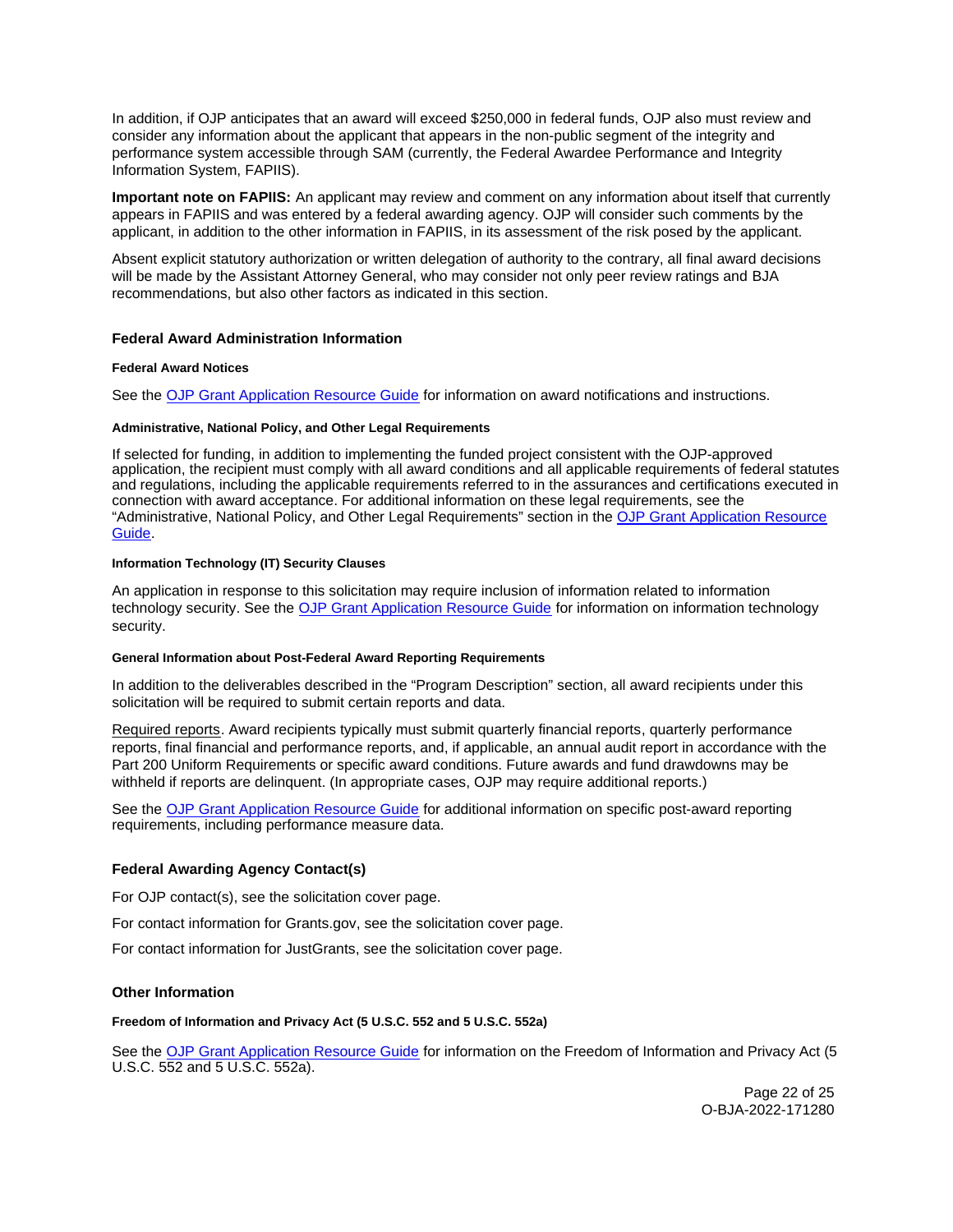#### <span id="page-22-0"></span>**Provide Feedback to OJP**

See the [OJP Grant Application Resource Guide](https://www.ojp.gov/funding/apply/ojp-grant-application-resource-guide#feedback) for information on how to provide feedback to OJP.

#### **Application Checklist**

# **Comprehensive Opioid, Stimulant, and Substance Abuse Site-based Program**

This application checklist has been created as an aid in developing an application. The [DOJ Application](https://justicegrants.usdoj.gov/sites/g/files/xyckuh296/files/media/document/appln-submission-checklist.pdf)  [Submission Checklist](https://justicegrants.usdoj.gov/sites/g/files/xyckuh296/files/media/document/appln-submission-checklist.pdf) is another resource.

#### **What an Applicant Must Do:**

Prior to registering in [Grants.gov](https://Grants.gov):

• Confirm your Entity's [System Award Management \(SAM\)](https://sam.gov/SAM/) Registration Information (see OJP Grant [Application Resource Guide\)](https://www.ojp.gov/funding/apply/ojp-grant-application-resource-guide#apply)

To register in [Grants.gov](https://Grants.gov):

- Acquire an Authorized Organization Representative (AOR) and a [Grants.gov](https://Grants.gov) username and password (see [OJP Grant Application Resource Guide\)](https://www.ojp.gov/funding/apply/ojp-grant-application-resource-guide#apply)
- Acquire AOR confirmation from the E-Business Point of Contact (E-Biz POC) (see [OJP Grant](https://www.ojp.gov/funding/apply/ojp-grant-application-resource-guide#apply)  [Application Resource Guide\)](https://www.ojp.gov/funding/apply/ojp-grant-application-resource-guide#apply)

To find the funding opportunity:

- Search for the funding opportunity in [Grants.gov](https://Grants.gov) using the opportunity number, Assistance Listing or keyword(s)
- Access the funding opportunity and application package (see Step 7 in the [OJP Grant Application](https://www.ojp.gov/funding/apply/ojp-grant-application-resource-guide#apply)  [Resource Guide\)](https://www.ojp.gov/funding/apply/ojp-grant-application-resource-guide#apply)
- Sign up for [Grants.gov](https://Grants.gov) email [notifications](https://www.grants.gov/web/grants/manage-subscriptions.html) (optional) (see [OJP Grant Application Resource Guide\)](https://www.ojp.gov/funding/apply/ojp-grant-application-resource-guide#apply)
- Read Important Notice: Applying for Grants in Grants.gov
- Read OJP policy and guidance on conference approval, planning, and reporting available at [ojp.gov/financialguide/DOJ/PostawardRequirements/chapter3.10a.htm](https://ojp.gov/financialguide/DOJ/PostawardRequirements/chapter3.10a.htm) (see [OJP Grant Application](https://www.ojp.gov/funding/apply/ojp-grant-application-resource-guide#prior-approval)  [Resource Guide](https://www.ojp.gov/funding/apply/ojp-grant-application-resource-guide#prior-approval)

#### **Overview of Post-Award Legal Requirements:**

Review the "[Overview of Legal Requirements Generally Applicable to OJP Grants and Cooperative](https://www.ojp.gov/funding/explore/legal-overview-awards)  [Agreements - FY 2022 Awards"](https://www.ojp.gov/funding/explore/legal-overview-awards) in the [OJP Funding Resource Center.](https://www.ojp.gov/funding/explore/legal-overview-awards)

# **Review Scope Requirement:**

- The federal amount requested is within the allowable limit(s) of
	- Category 1a: \$1,600,00
	- Category 1b: \$1,300,000
	- Category 1c: \$1,000,000
	- Category 2: \$6,000,000

# **Review Eligibility Requirement:**

See solicitation cover page.

**Prepare to submit the Application for Federal Assistance standard form (SF)-424 and Disclosure of Lobbying Activities form (SF-LLL)** 

> Page 23 of 25 O-BJA-2022-171280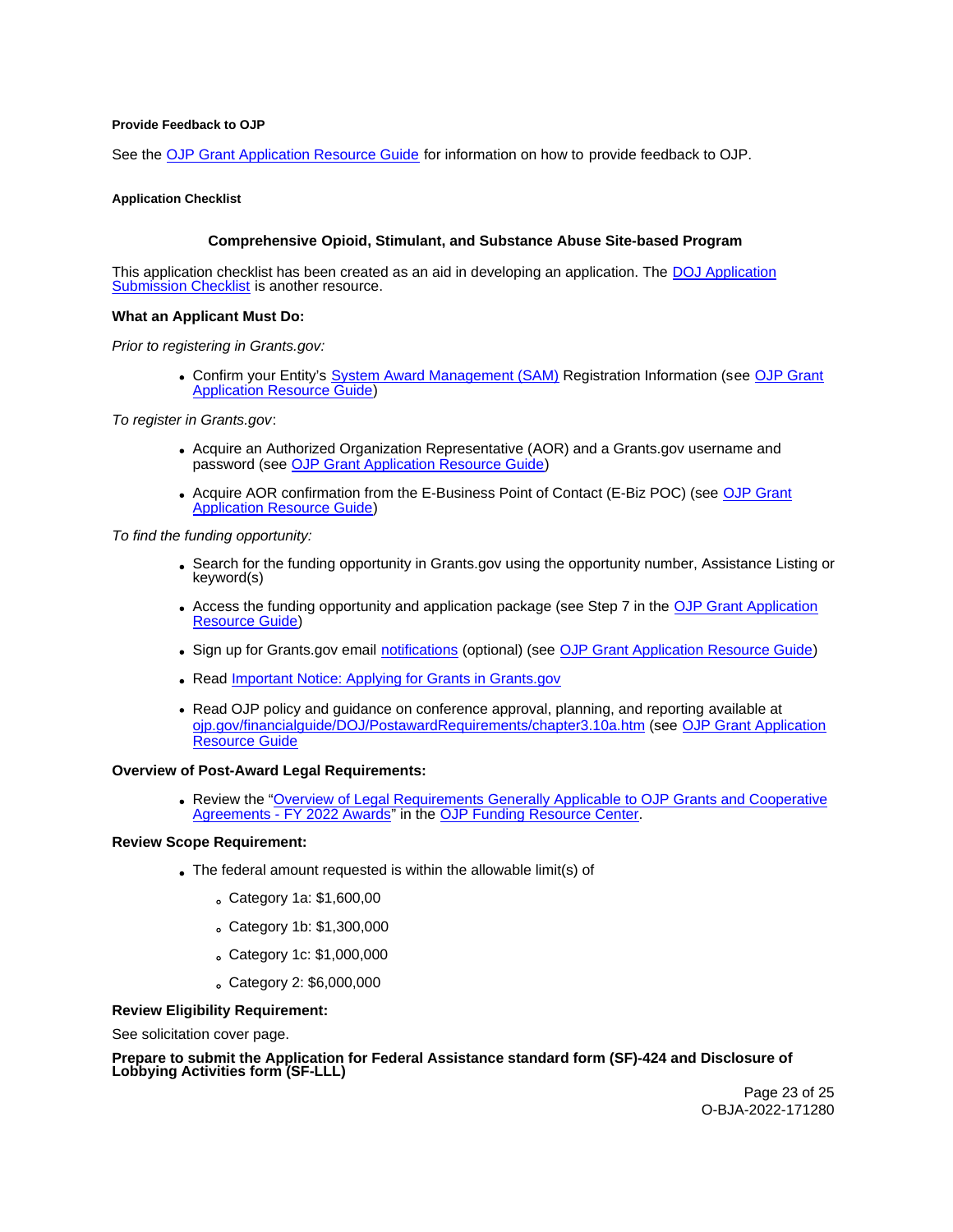- Review Information to complete the Application for Federal Assistance (SF-424) in [Grants.gov](https://Grants.gov)
- Complete Standard Applicant Information (SF-424 information from [Grants.gov\)](https://Grants.gov)
- Submit the **SF-424** and **SF-LLL** in [Grants.gov](https://Grants.gov)

After the SF-424 and SF-LLL submission in [Grants.gov](https://Grants.gov), receive [Grants.gov](https://Grants.gov) email notifications that:

- Submission has been received in [Grants.gov](https://Grants.gov)
- Submission has either been successfully validated or rejected with errors (see OJP Grant [Application Resource Guide\)](https://www.ojp.gov/funding/apply/ojp-grant-application-resource-guide#apply)

If no [Grants.gov](https://Grants.gov) receipt and validation, or error notifications are received:

• Contact the [Grants.gov](https://Grants.gov) Customer Support Hotline at 800-518-4726, 606-545-5035, at Grants.gov [customer support](https://www.grants.gov/web/grants/support.html) webpage, or email at [support@grants.gov](mailto:support@grants.gov) regarding technical difficulties (see OJP [Grant Application Resource Guide\)](https://www.ojp.gov/funding/apply/ojp-grant-application-resource-guide#apply)

Receive email notification to complete application in JustGrants:

Proceed to complete application in JustGrants

# **Content of Application Submission: Critical Application Elements**

The following items are critical application elements required to pass the basic minimum requirements review. If OJP determines that an application does not include the following elements, it will neither proceed to peer review, nor receive further consideration.

- Proposal Abstract
- Proposal Narrative
- Budget Worksheet and Budget Narrative (web-based form)
- Time and Task Plan

# **Budget and Associated Documentation:**

- Indirect Cost Rate Agreement (if applicable) (see [OJP Grant Application Resource Guide\)](https://www.ojp.gov/funding/apply/ojp-grant-application-resource-guide#indirect-cost)
- Financial Management and System of Internal Controls Questionnaire (see OJP Grant Application [Resource Guide\)](https://www.ojp.gov/funding/apply/ojp-grant-application-resource-guide#fm-internal-controls-questionnaire)
- **Disclosure of Process related to Executive Compensation (see OJP Grant Application Resource** [Guide\)](https://www.ojp.gov/funding/apply/ojp-grant-application-resource-guide#disclosure-process-executive)

# **Additional Application Components:**

- Research and Evaluation Independence and Integrity (see [OJP Grant Application Resource Guide\)](https://www.ojp.gov/funding/apply/ojp-grant-application-resource-guide#research-evaluation)
- Letters of Support and/or Memoranda of Understanding/Interagency Agreement
- Time Task Plan (Required)
- Request and Justification for Employee Compensation; Waiver (if applicable) (see OJP Grant [Application Resource Guide\)](https://www.ojp.gov/funding/apply/ojp-grant-application-resource-guide#limitation-use-award)

# **Disclosures and Assurances:**

- [Disclosure of Lobbying Activities \(SF-LLL\)](https://ojp.gov/funding/Apply/Resources/Disclosure.pdf) (see [OJP Grant Application Resource Guide\)](https://www.ojp.gov/funding/apply/ojp-grant-application-resource-guide#disclosure-lobby)
- Applicant Disclosure of Duplication in Cost Items (see [OJP Grant Application Resource Guide\)](https://www.ojp.gov/funding/apply/ojp-grant-application-resource-guide#applicant-disclosure-pending-applications)